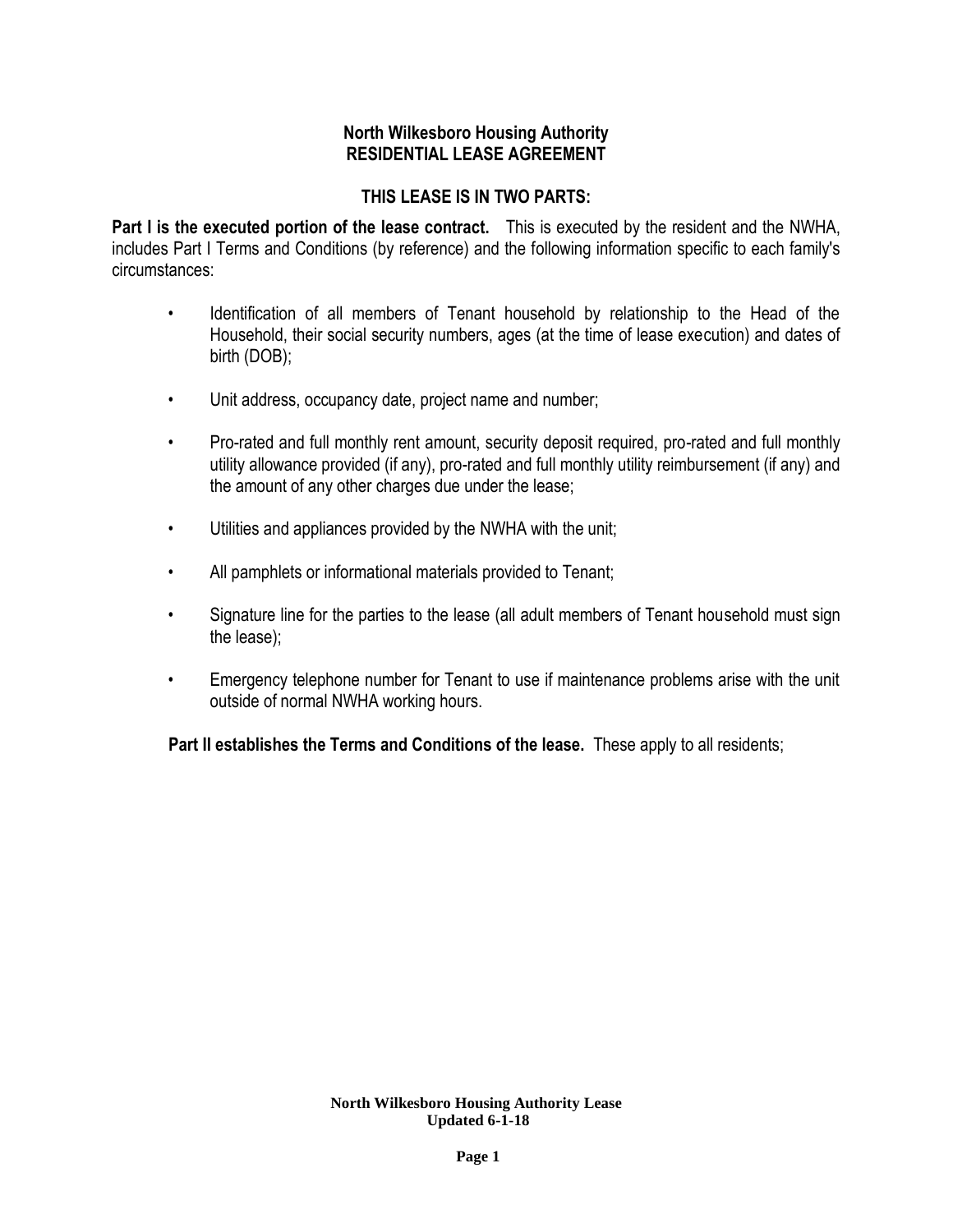## **PART I of the RESIDENTIAL LEASE AGREEMENT**

## **North Wilkesboro Housing Authority**

**THIS AGREEMENT** is executed between the North Wilkesboro Housing Authority (herein called "NWHA"), and (herein called the "Tenant"), and becomes effective as of this date:  $[966.4 \text{ (a)}]$ 

**(l) Unit:** That the NWHA, relying upon the representations of Tenant as to Tenant's income, household composition and housing need, leases to Tenant, (upon Terms and Conditions set forth in Part I of this Lease agreement) the dwelling unit LOCATED at (and hereinafter called the "premises") to be occupied exclusively as a private residence by Tenant and household. The Tenant UNIT NUMBER is: . . . . [966.4 (a)]

**(2) Household Composition:** The Tenant's household is composed of the individuals listed below. (Other than the Head or Spouse each household member should be listed by age, oldest to youngest. [966.4 (a)(2)] Head and Spouse or Co-head shall execute the lease.

| Name | Relationship | Age & Birthdate | Social Security # last 4<br>digits |
|------|--------------|-----------------|------------------------------------|
|      | Head         |                 |                                    |
| っ    |              |                 |                                    |
| 3    |              |                 |                                    |
| 4    |              |                 |                                    |
| 5    |              |                 |                                    |
| ჩ    |              |                 |                                    |
|      |              |                 |                                    |
| 8    |              |                 |                                    |

**(3) Term**: It is understood that this lease, until terminated or modified as provided for herein, shall be automatically renewed for successive periods of one month each.

**(4) Rent:** Initial rent (prorated for partial month) shall be \$ \_ and, if applicable, the Tenant shall receive the benefit of  $\sin \theta$  from NWHA for Utility Reimbursement (for partial month) paid to the tenant.

Thereafter, rent in the amount of  $\frac{1}{2}$  per month shall be payable in advance on the first day of each month, and shall be delinquent after the seventh (7th) day of the month. A utility reimbursement of  $\frac{1}{2}$  per month (if applicable) shall be paid to the tenant by NWHA for the tenant paid utility allowance. [966.4 (b)(1)]

**(5) Utilities and Appliances:** NWHA-Supplied Utilities [966.4 (b)(1)]If indicated by an (X) below, NWHA provides the indicated utility as part of the rent for the premises:

(X ) Electricity (X ) Water (X ) Sewerage ( ) Other:

As indicated by an (X), NWHA shall provide the following appliances for the premises: (X ) Cooking Range ( X) Refrigerator

Tenant will be supplied an allowance for the NWHA-supplied utilities, and the tenant's consumption above the allowance provided by the NWHA will be charged as an excess utility to the Tenant. These charges shall be payable on the first of the month after the statement is sent by the NWHA.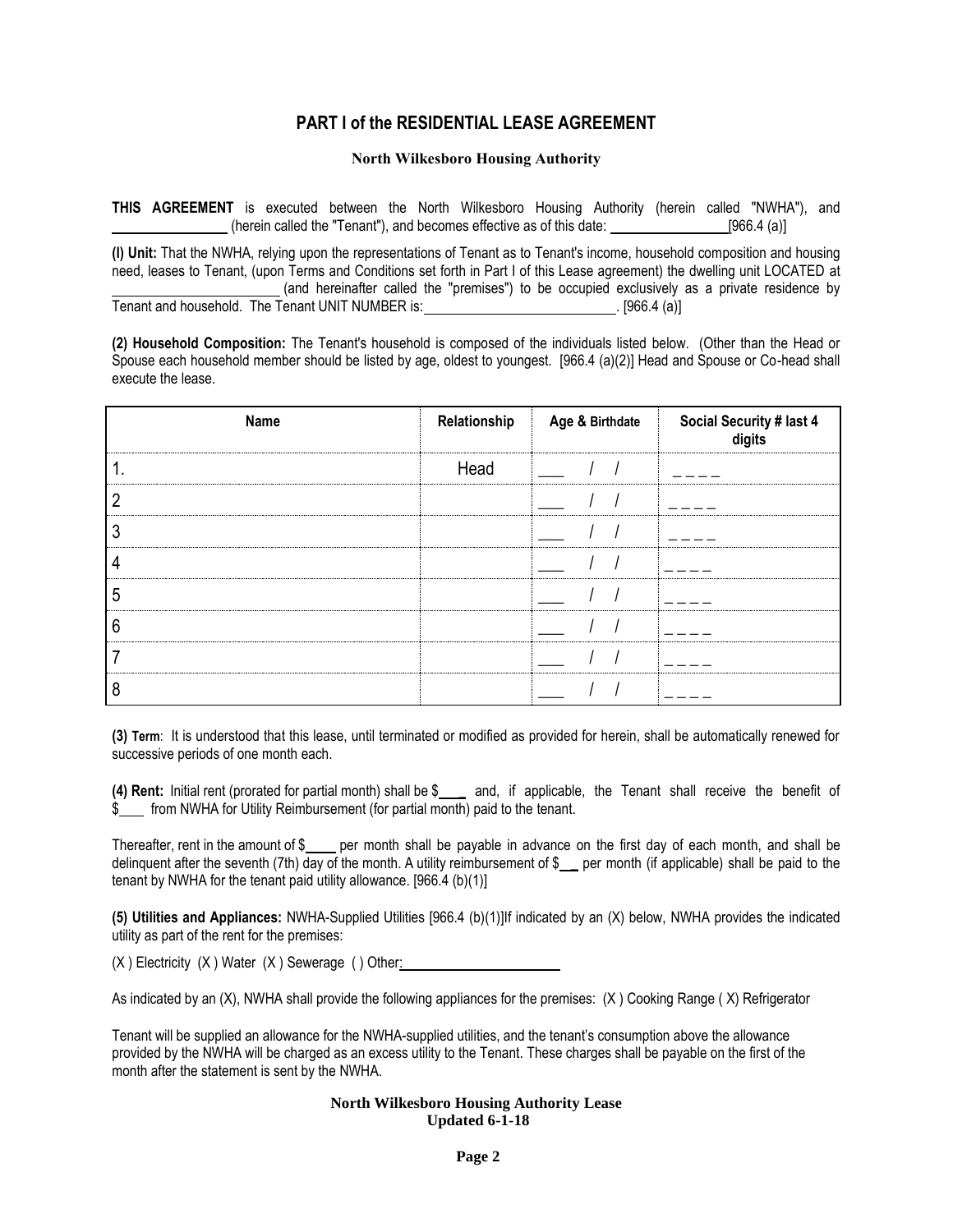**(6) Utility Allowances:** Tenant-Paid Utilities [913.102]If indicated by an (X) below, NWHA shall provide Tenant with a Utility Allowance in the monthly amount totaling \$\_\_\_\_ for the following utilities paid directly by the Tenant to the Utility supplier:

( ) Electricity

If indicated by an (X), NWHA shall provide the following: (X) Cooking Range (X) Refrigerator (X) Water (X) Sewerage

## **(7) Charges for Excess Appliances** (Not applicable to NWHA).

**(8) Security Deposit**: Tenant agrees to pay a Security Deposit equal to \$ \_\_\_ for the unit size at the time of lease-up. See Part II of this lease for information on treatment of the Security Deposit. [966.3 (b)(5)]

**(9) Changes in Lease Agreement:** The NWHA may change the provisions of the lease. The NWHA will provide the Tenant with at least 30 days advance written notice before the lease change becomes effective. The NWHA shall advise the Tenant of the proposed change and provide the Tenant with the opportunity to submit written comments within a 30-day period. If, after considering the Tenant's comments, the lease is modified, the NWHA shall notify the Tenant and offer a new lease or an addendum to the existing lease. The Tenant may accept the change provisions by signing the new lease and returning it to NWHA, or reject the change provisions by giving the NWHA written notice of intent to terminate the tenancy in accordance with the lease. If the Tenant does not accept the amended lease, the NWHA may terminate the Tenancy as provided under the lease.

| (10) Death of Tenant I, Tenant, hereby agree and affirmatively state that in the event of my death the NWHA may contact my family     |    |     |           |         |     |       |                  |
|---------------------------------------------------------------------------------------------------------------------------------------|----|-----|-----------|---------|-----|-------|------------------|
| member                                                                                                                                | ат | the | following | address | and | phone | number           |
| or my emergency contact person                                                                                                        |    |     |           |         |     |       | at the           |
| following address and phone number                                                                                                    |    |     |           |         |     |       | to arrange for a |
| day and time to remove my personal possessions that are located in the premises. The NWHA may convey my personal possessions to       |    |     |           |         |     |       |                  |
| either of these persons without recourse from any person who may claim to be an heir. In the event that no family member or emergency |    |     |           |         |     |       |                  |
| contact person is available to take possession of my personal possessions then the NWHA may 1) take a judgment for possession of the  |    |     |           |         |     |       |                  |
| unit or 2) declare that the unit is abandoned and take possession in fifteen (15) days.                                               |    |     |           |         |     |       |                  |

**(11) Execution:** By Tenant's signature below, Tenant and household agree to the terms and conditions of Part I and II of this lease and all additional documents made a part of the lease by reference.

By the signature(s) below I/we also acknowledge that the Provisions of Part II of this Lease Agreement have been received and thoroughly explained to me/us.

| TENANT    | <b>DATE</b> |
|-----------|-------------|
| SPOUSE    | <b>DATE</b> |
| CO-TENANT | <b>DATE</b> |
| MANAGER:  | <b>DATE</b> |

## **TENANT'S CERTIFICATION**

I<sub>1</sub> \_\_\_\_\_\_\_\_\_\_\_\_\_\_\_\_\_\_\_\_\_\_\_\_\_\_hereby certify that I, and other members of my Household, have not committed any fraud in connection with any federal housing assistance program, unless such fraud was fully disclosed to NWHA before execution of the lease, or before NWHA approval for occupancy of the unit by the Household member.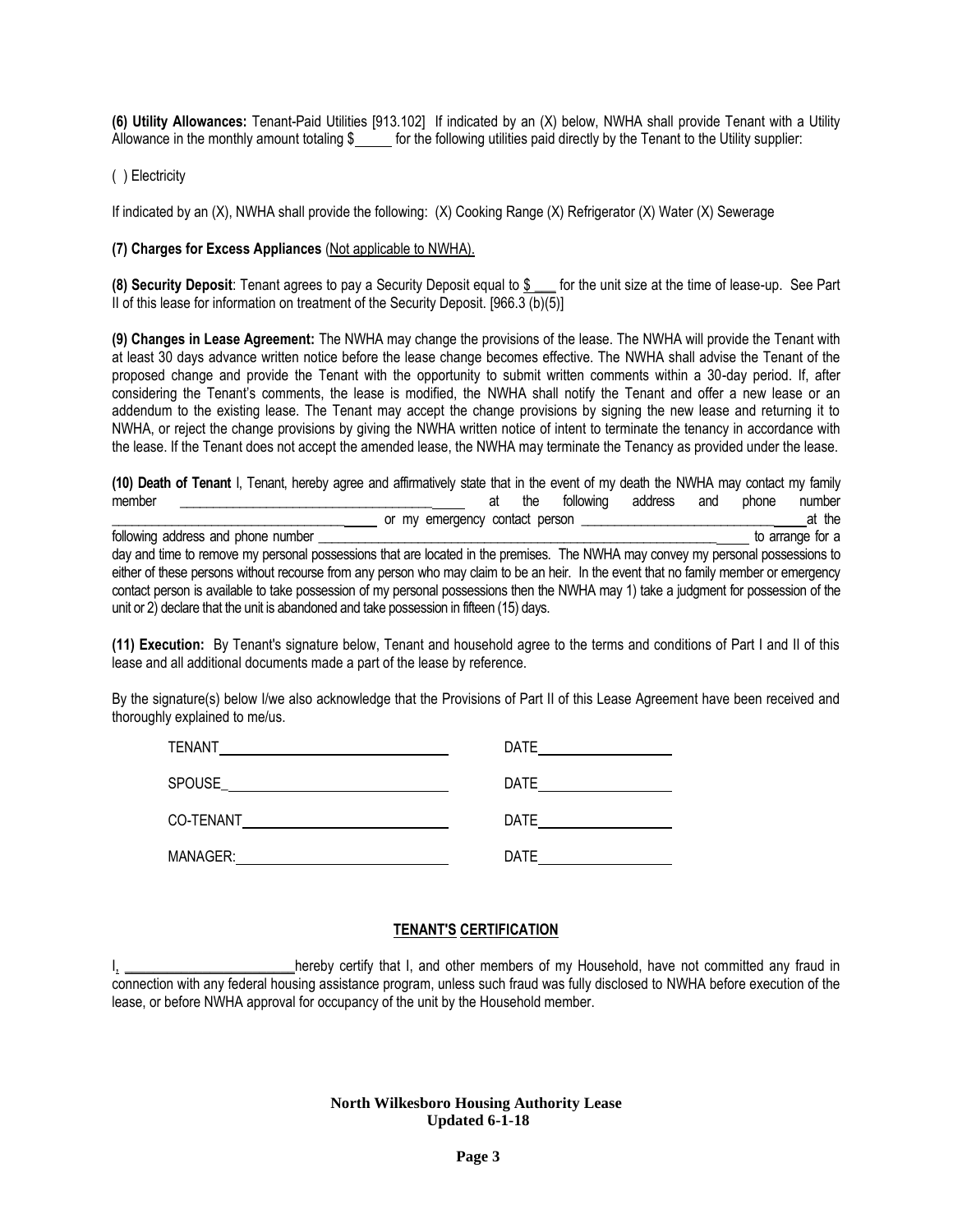I further certify that all information or documentation submitted by myself or other Household members to NWHA in connection with any federal housing assistance program (before and during the lease term) are true and complete to the best of my knowledge and belief.

| Tenant's Signature | Date                               |
|--------------------|------------------------------------|
| Tenant's Signature | --------------------------<br>Date |
|                    | -------------                      |
| Tenant's Signature | Date                               |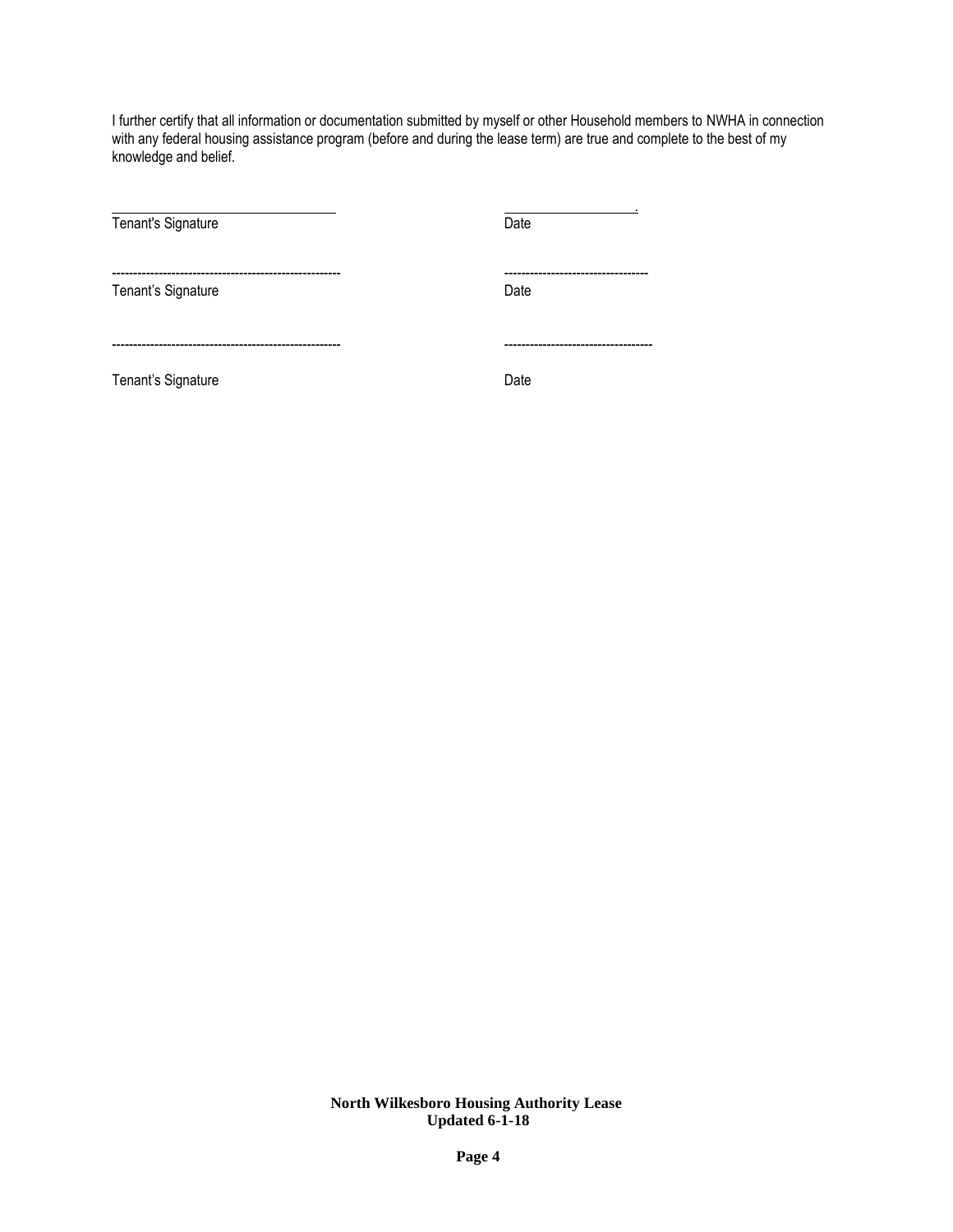## **ATTACHMENTS:**

If indicated by an (X) below, NWHA has provided the tenant with the following attachments and information:

| (X) Part II of this Lease                      | (X) Pet Policy | (X) Standard Maintenance Charges  |           |
|------------------------------------------------|----------------|-----------------------------------|-----------|
| (X) Protect Your Family From Lead in Your Home |                | (X) Grievance Procedure           |           |
| (X) Banned List (X) Smoke Free Policy          |                | (X) EIV Information               |           |
| (X) Rent Collection Policy                     |                | (X) Community Service             |           |
| (X) Violence Against Woman Act                 |                | (X) Bedbug Policy                 |           |
| (X) Resident Handbook                          | (X) HUD-92006  | (X) Trespass Banning Policy       | ( ) Other |
| (X) Satellite Dish Policy                      |                | (X) Pest Control Service Schedule |           |
| (X) Earned Income Disregard                    |                |                                   |           |

## **STATEMENT ON RECEIPT OF INFORMATION**

I/We have received a copy of the above information including "Protect Your Family from Lead in Your Home". The above information has been thoroughly explained to me/us.

Tenant's Signature Date

.

OFFICE ADDRESS:

101 Hickory Street North Wilkesboro, NC 28659

> **HOURS** 8:30 AM to 5:00 PM (M-F)

TELEPHONE NUMBER 336-667-3203

EMERGENCY MAINTENANCE TELEPHONE NUMBER Monday through Friday after 5:00 p.m., weekends and holidays 336-927-5999 Fire Police and Rescue- 911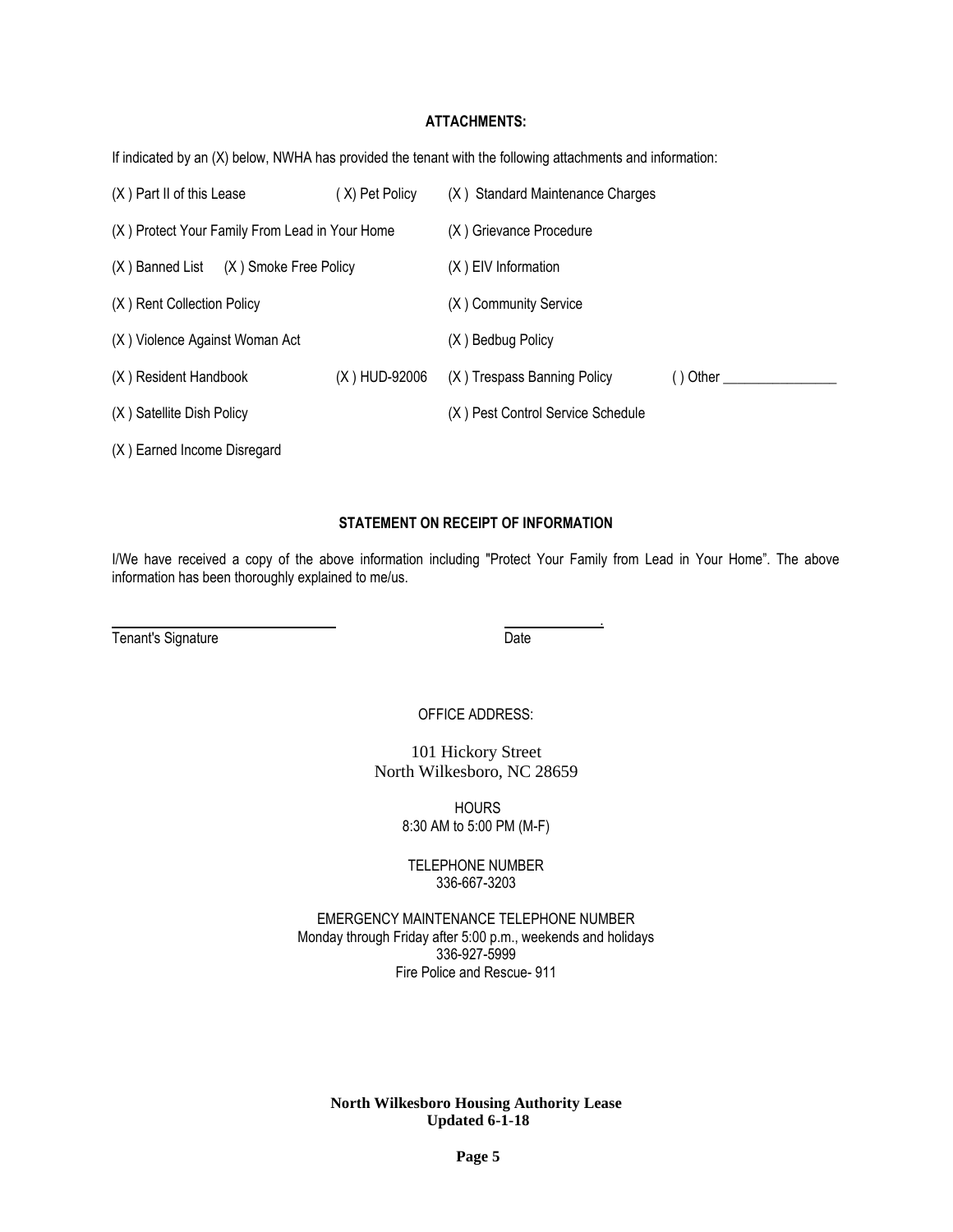## **PART lI of the RESIDENTIAL LEASE AGREEMENT**

## **TERMS AND CONDITIONS**

## **North Wilkesboro Housing Authority**

**THIS LEASE AGREEMENT** (called the "Lease", which includes Part I and II) is between the North Wilkesboro Housing Authority, (called "NWHA" or the "Authority") and Tenant named in Part I of this lease (called "Tenant"). [966.4 (a)]

## **I. Description of the Parties and Premises:** [966.4 (a)]

Part I of this lease identifies the premises leased and the parties to the lease.

- (a) The NWHA, using data provided by Tenant about income, family composition, and needs, leases to Tenant, the property (called "premises" or "dwelling unit") described in Part I of this Lease Agreement, subject to the terms and conditions contained in this lease. [966.4 (a)]
- (b) Premises must be used as the only private residence of the Tenant and the family members named on Part I of the Lease. The NWHA may, by prior written approval, consent to Tenant's use of the unit for legal profit-making activities subject to the NWHA's policy on such activities. [966.4 (d)(1 & 2)]
- (c) Any additions to the household members named on the lease, including Live-in Aides and foster children, **but excluding natural births and adoptions,** require the advance written approval of NWHA. Such approval will be granted only if the new family members pass NWHA's screening criteria and a unit of the appropriate size is available. Permission to add Live-in Aides and foster children shall not be unreasonably refused. [966.4 (a)(2) &  $(d)(3)(i)$ ]

Tenant agrees to wait for NWHA's approval before allowing additional persons to move into the Premises. Failure on the part of Tenant to comply with this provision is a serious violation of the material terms of the lease, for which NWHA may terminate the lease in accordance with Section XIV. [966.4 (f)(3)]

(d) Tenant shall report additions or deletions (for any reason) from the household members named on the lease to the NWHA in writing, within 10 days of the occurrence. [966.4  $(c)(1)$  &  $(2)$  &  $(f)(3)$ ]

## **II. Lease and Amount of Rent**

The rent amount is stated in Part I of the Lease, for any initial partial month and successive full months.

(a) Unless otherwise modified or terminated in accordance with Section XIV, this Lease shall automatically be renewed for successive terms of twelve months, unless the family is in non-compliance with the community service requirements or other conditions as set forth by HUD or NWHA. [966.4 (a)(1)]

Upon execution of any new lease by the NWHA, this lease becomes void and the terms of the new lease shall apply.

The rent amount is stated in Part I of this Lease. Rent shall remain in effect unless adjusted by the NWHA in accordance with Section VII herein. [966.4 (c)]

The amount of the Total Tenant Payment and Tenant Rent shall be determined by the NWHA in compliance with HUD regulations and requirements and in accordance with NWHA's Admissions and Occupancy Policy (ACOP). [966.4 (c)]

(b) **Rent is DUE and PAYABLE in advance on the first day of each month and shall be considered delinquent after the seventh day of the month.** Rent may include utilities as described in Section VI below, and includes all maintenance services due to normal wear and tear. [966.4 (e)(1) & (3)]

When NWHA makes any change in the amount of Total Tenant Payment or Tenant Rent, NWHA shall give written notice to Tenant. The notice shall state the new amount, and the date from which the new amount is applicable. Rent redeterminations are subject to the Administrative Grievance Procedure. The notice shall also state that Tenant may ask for an explanation of how the amount is computed by NWHA. If Tenant asks for an explanation, NWHA shall respond in a reasonable time. [966.4 (c)(4)]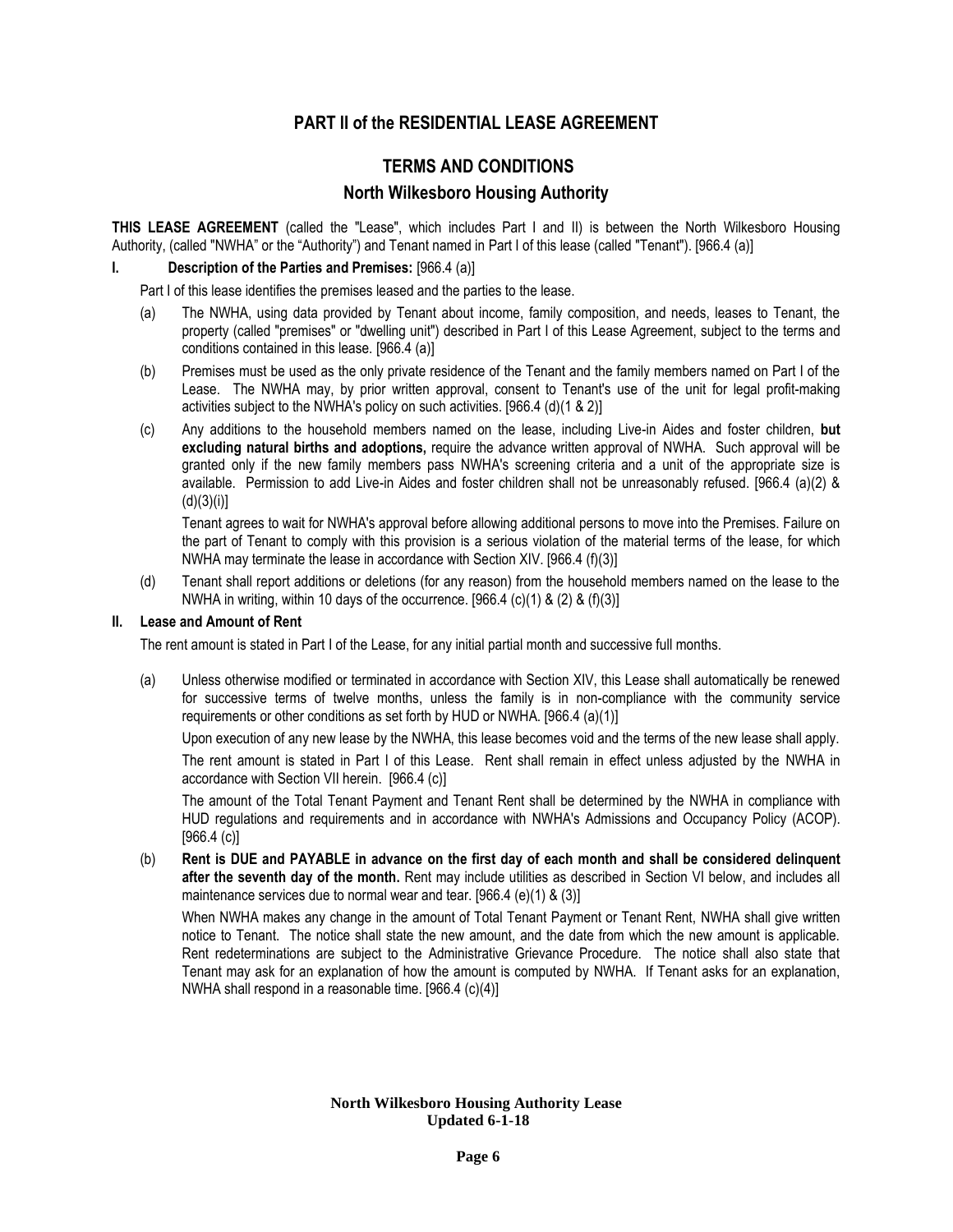**III. Other Charges:** In addition to rent, Tenant is responsible for the payment of certain other charges specified in this lease. The type(s) and amounts of other charges are specified in Part I of this Lease Agreement. Other charges can include: [966.4  $(b)(2)]$ 

- (a) Maintenance costs -- The cost for services or repairs due to intentional or negligent damage to the dwelling unit, common areas or grounds beyond normal wear and tear, caused by Tenant, household members or by guests. When NWHA determines that needed maintenance is not caused by normal wear and tear, Tenant shall be charged for the cost of such service, either in accordance with the Schedule of Maintenance Charges posted by NWHA or (for work not listed on the Schedule of Maintenance Charges) based on the actual cost to NWHA for the labor and materials needed to complete the work. If overtime work is required, overtime rates shall be charged. [966.4 (b)(2)]
- (b) Excess Utility Charges --At developments where utilities are provided by NWHA, a charge shall be assessed for excess utility consumption due to the operation of major tenant-supplied appliances. This charge does not apply to Tenants who pay their utilities directly to a utility supplier. [966.4 (b)(2)]
- (c) Late Charges --. If Resident fails to make the rent payment by the seventh day of the month, a notice to vacate will be issued to the Resident. A \$15 late charge will be assessed the fifteenth day of the month to cover the added costs of a rent payment received after the fourteenth day of the month. [966.4 (b)(3)]
- (d) Not Sufficient Funds (NSF) Any drafts returned with NSF will be assessed a charge equal to the bank charge that is charged by the bank fee to NWHA.

NWHA shall provide written notice of the amount of any charge in addition to Tenant Rent, and when the charge is due. Charges in addition to rent are due the first of the second month after the charge is incurred. [966.4 (b)(4)]

**IV. Payment Location:** Rent and other charges can be paid at the Property Office. NWHA will not accept cash. All payments must be made by cashier's check or money order.

## **V. Security Deposit**

- (a) Tenant Responsibilities: Tenant agrees to pay a security deposit in an amount as set forth in Part I of this Residential Lease. [966.4 (b)(5)]
- (b) NWHA's Responsibilities: NWHA will use the Security Deposit at the termination of this Lease:
	- 1. To pay the cost of any rent or any other charges owed by Tenant at the termination of this lease.
	- 2. To reimburse the cost of repairing any intentional or negligent damages to the dwelling unit caused by Tenant, household members or guests.
	- 3. Other reasons as stated in the security deposit policy.

The Security Deposit may not be used to pay rent or other charges while Tenant occupies the dwelling unit. No refund of the Security Deposit will be made until Tenant has vacated, and NWHA has inspected the dwelling unit.

The return of a security deposit shall occur within 30 days after Tenant moves out. NWHA agrees to return the Security Deposit, if any, to Tenant when he/she vacates, less any deductions for any costs indicated above, so long as Tenant furnishes NWHA with a forwarding address. If any deductions are made, NWHA will furnish Tenant with a written statement of any such costs for damages and/or other charges deducted from the Security Deposit.

## **VI. Utilities and Appliances [966.4 (b)(1)]**

As part of the rent, the NWHA will supply water, sewer, or other service.

(a) NWHA Supplied Utilities: If indicated by an (X) on Part I, NWHA will supply the indicated utility: electricity, water, sewer service, trash collection. NWHA will not be liable for the failure to supply utility service for any cause whatsoever beyond its control.

If indicated by an (X) on Part I of the Lease Agreement, NWHA will provide a cooking range and refrigerator. Other major electrical appliances, air conditioners, freezers, extra refrigerators, washers, dryers, etc., may be installed and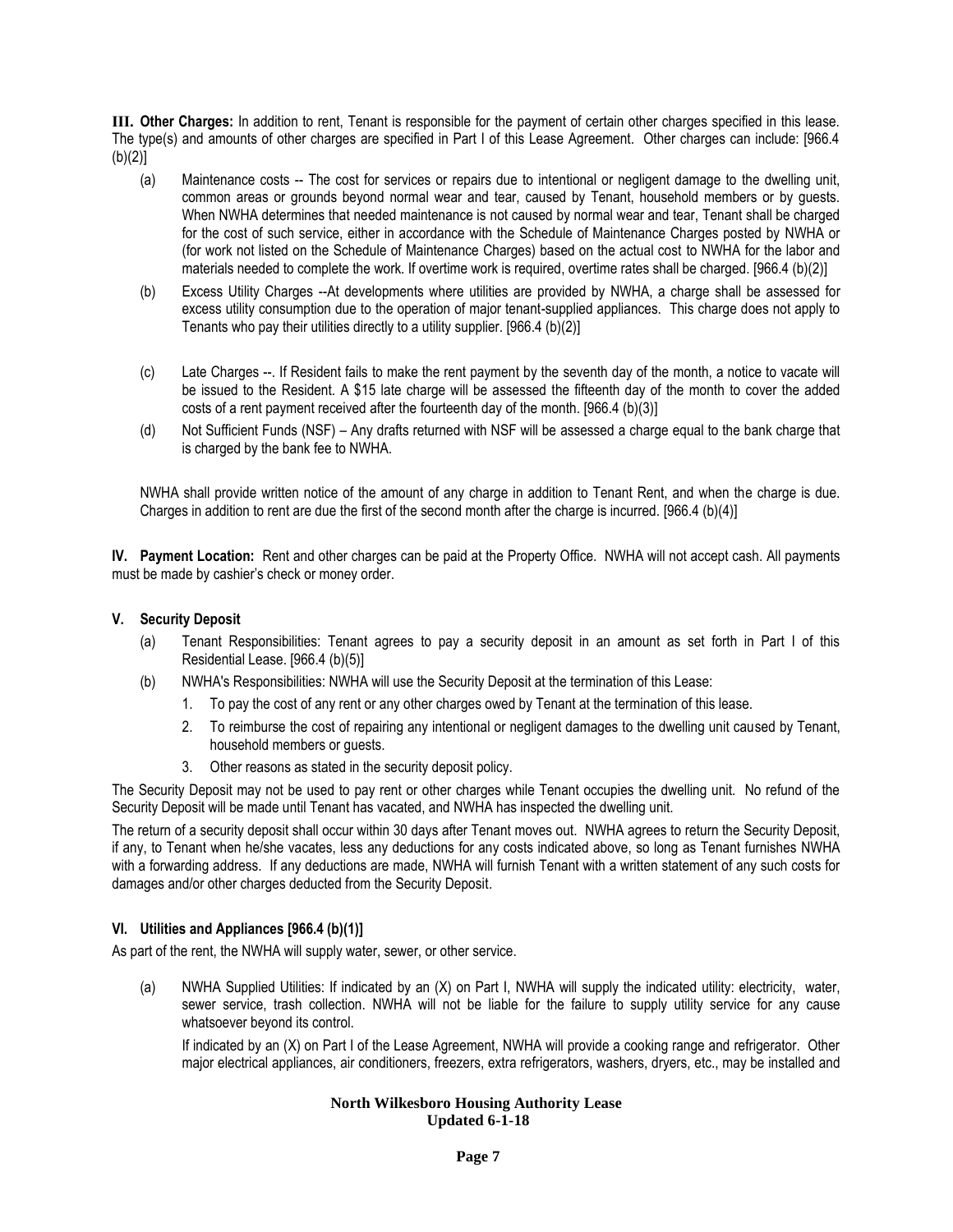operated only with the written approval of NWHA. NWHA shall supply an allowance for the NWHA supplied utilities and if the Tenant uses in excess of the allowance, the Tenant shall pay for the excess amount.

(b) Tenant-paid Utilities: If Tenant resides in a development where NWHA does not supply electricity, an Allowance for Utilities shall be established, appropriate for the size and type of dwelling unit, for utilities Tenant pays directly to the utility supplier. The Total Tenant Payment less the Allowance for Utilities equals Tenant Rent. If the Allowance for Utilities exceeds the Total Tenant Payment, NWHA will pay a Utility Reimbursement each month or quarter to the tenant or Utility Supplier. [913.102]

NWHA may change the Allowance at any time during the term of the lease, and shall give Tenant 60 days written notice of the revised Allowance along with any resultant changes in Tenant Rent or Utility Reimbursement. [965.473 (c)]

If Tenant's actual utility bill exceeds the Allowance for Utilities, Tenant shall be responsible for paying the actual bill to the supplier. If Tenant's actual utility bill is LESS than the Allowance for Utilities, Tenant shall receive the benefit of such saving.

(c) Tenant Responsibilities: Tenant agrees not to waste the utilities provided by NWHA and to comply with any applicable law, regulation, or guideline of any governmental entity regulating utilities or fuels. [966.4 (f)(8)]

Tenant also agrees to abide by any local ordinance or House Rules restricting or prohibiting the use of space heaters in multi-dwelling units.

- **VII. Terms and Conditions:** The following terms and conditions of occupancy are made a part of the Lease.
	- (a) Use and Occupancy of Dwelling: Tenant shall have the right to exclusive use and occupancy of the dwelling unit for Tenant and other household members listed on the lease. With the prior written consent of NWHA, members of the household may engage in legal profit-making activities in the dwelling unit. [966.4 (d) (1) & (2)]

This provision permits reasonable accommodation of Tenant's guests or visitors for a period not exceeding Seven (7) days each year. Permission may be granted, upon written request to the NWHA, for an extension of this provision. [966.4 (d)(1)]

(b) Ability to comply with Lease terms: If, during the term of this Lease, Tenant, by reason of physical or mental impairment is no longer able to comply with the material provisions of this lease, and cannot make arrangements for someone to aid him/her in complying with the lease, and NWHA cannot make any reasonable accommodation that would enable Tenant to comply with the lease, then NWHA will assist Tenant, or designated member(s) of Tenant's family, to find more suitable housing. If there are no family members who can or will take responsibility for moving Tenant, NWHA will work with appropriate agencies to secure suitable housing and will terminate the Lease. [8.3]

At the time of admission, all Tenants must identify the family member(s) to be contacted if they become unable to comply with lease terms.

- (c) Redetermination of Rent, Dwelling Size, and Eligibility. The rent amount as fixed in Part I of the Lease Agreement is due each month until changed as described below.
	- (1) The status of each family is to be re-examined at least once a year. For Flat Rent, income can be reexamined every three years, so long as the family continues to pay Flat Rent during the period. At the annual recertification Tenant shall certify to compliance with the 8 hour per month community service requirement, if applicable. [960.209]
	- (2) Tenant promises to supply NWHA, when requested, with accurate information about: family composition, age of family members, income and source of income of all family members, assets, community service activities, and related information necessary to determine eligibility, annual income, adjusted income, and rent. [966.4 (c)(2)]. Flat Rent tenants can be re-certified every 3 years for income purposes and every year for family status on other eligibility requirements.

Failure to supply such information when requested is a serious violation of the terms of the lease and NWHA must terminate the lease.

All information must be verified. Tenant agrees to comply with NWHA requests for verification by signing releases for third-party sources, presenting documents for review, or providing other suitable forms of verification. [966.4 (c)(2)]

NWHA shall give Tenant reasonable notice of what actions Tenant must take, and of the date by which any such action must be taken for compliance under this section. This information will be used by NWHA to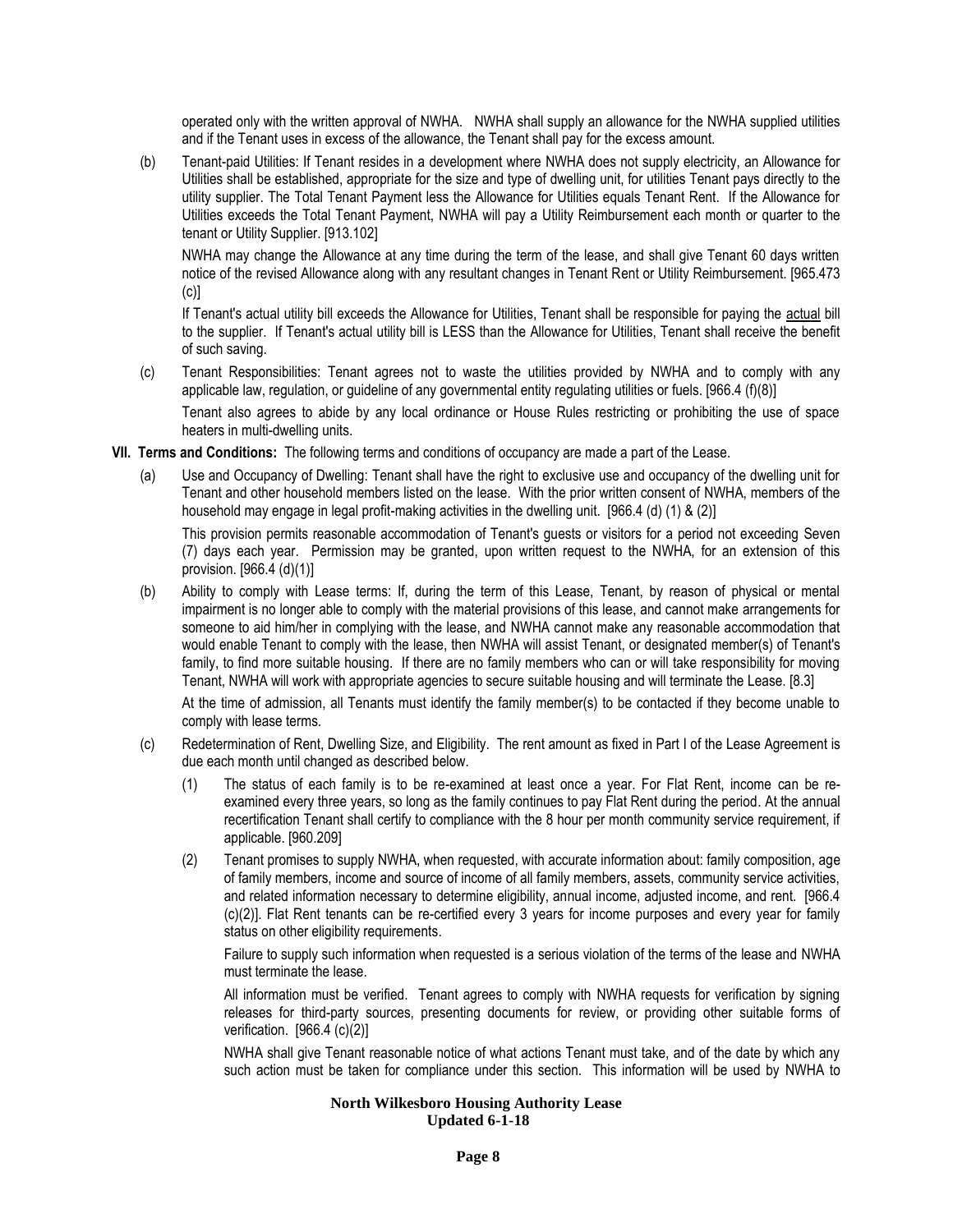decide whether the amount of the rent should be changed, and whether the dwelling size is still appropriate for Tenant's needs.

This determination will be made in accordance with the Admissions and Occupancy Policy, which is publicly posted in the Project Administrative Office. A copy of the policies can be furnished on request at the expense of the person making the request.

- (3) Changes in rent will be made as follows:
	- (a) Tenant can verify a change in his/her circumstances (such as decline in or loss of income) that would justify a reduction in rent, except that rent shall not be reduced because a tenant's TANF grant is reduced because Tenant failed to comply with some TANF requirement. [913.107, 1995 Edition]

If a reduction is granted, Tenant must report subsequent increases in income within 10 days of the occurrence, until the next scheduled re-examination. (Failure to report within the 10 days may result in a retroactive rent charge.)

- (b) Tenant is required to report the changes in all income and the adjustments upward or downward shall be in accordance with the ACOP.
- (c) If it is found that Tenant has misrepresented the facts upon which the rent is based so that the rent Tenant is paying is less than the rent that he/she should have been charged. NWHA then may apply an increase in rent retroactive to the first of the month following the month in which the misrepresentation occurred.
- (d) Rent formulas or procedures are changed by Federal law or regulation, and in accordance with the ACOP.
- (4) All changes in family composition must be reported to SHA within 10 days of the occurrence. Failure to report within the 10 days may result in a retroactive rent charge. [966.4 (c) (2)]

This Lease will NOT be revised to permit a change of family composition resulting from a request to allow an adult member to move back into the unit unless it is determined that the move is essential for the mental or physical health of Tenant AND it does not disqualify the family for size unit it is currently occupying.

- (d) Rent Adjustments: Tenant will be notified in writing of any rent adjustment due to the situations described above; All notices will state the effective date of the rent adjustment.
	- 1. In the case of a rent decrease, the adjustment will become effective on the first day of the month following the report and has verified a change in circumstances, provided Tenant reported and verified the change in a timely manner, as specified above.
	- 2. In the case of a rent increase, when an increase in income occurs after a prior rent reduction and is reported within 10 days of the occurrence, or when there is an increase in the family income, the increase will become effective the first day of the 2nd month following the month in which the change was reported.
	- 3. In the case of a rent increase due to misrepresentation, failure to report a change in family composition, or failure to report an increase in income, NWHA shall apply the increase in rent retroactive to the first of the month following the month in which the misrepresentation occurred.
	- 4. If between annual recertification there is a change in income or family status, tenant should report all changes within 10 days, and the NWHA will adjust the rent according to the ACOP.
	- 5. Minimum Rent Hardship Exemptions: The PHA shall immediately grant an exemption from application of the minimum monthly rent to any family making a proper request in writing who is unable to pay because of financial hardship, which shall include:

The family has lost eligibility for, or is awaiting an eligibility determination for a federal, state, or local assistance program

The family would be evicted as a result of the implementation of the minimum rent requirement.

The income of the family has decreased because of changed circumstances, including loss of employment, death in the family, or other circumstances as determined by the PHA.

Suspension of Minimum Rent: The NWHA will grant the minimum rent suspension to all families who request it effective the first of the following month. The minimum rent will be suspended until the NWHA determines whether the hardship meets the criteria for exemptions and whether it is temporary or long-term.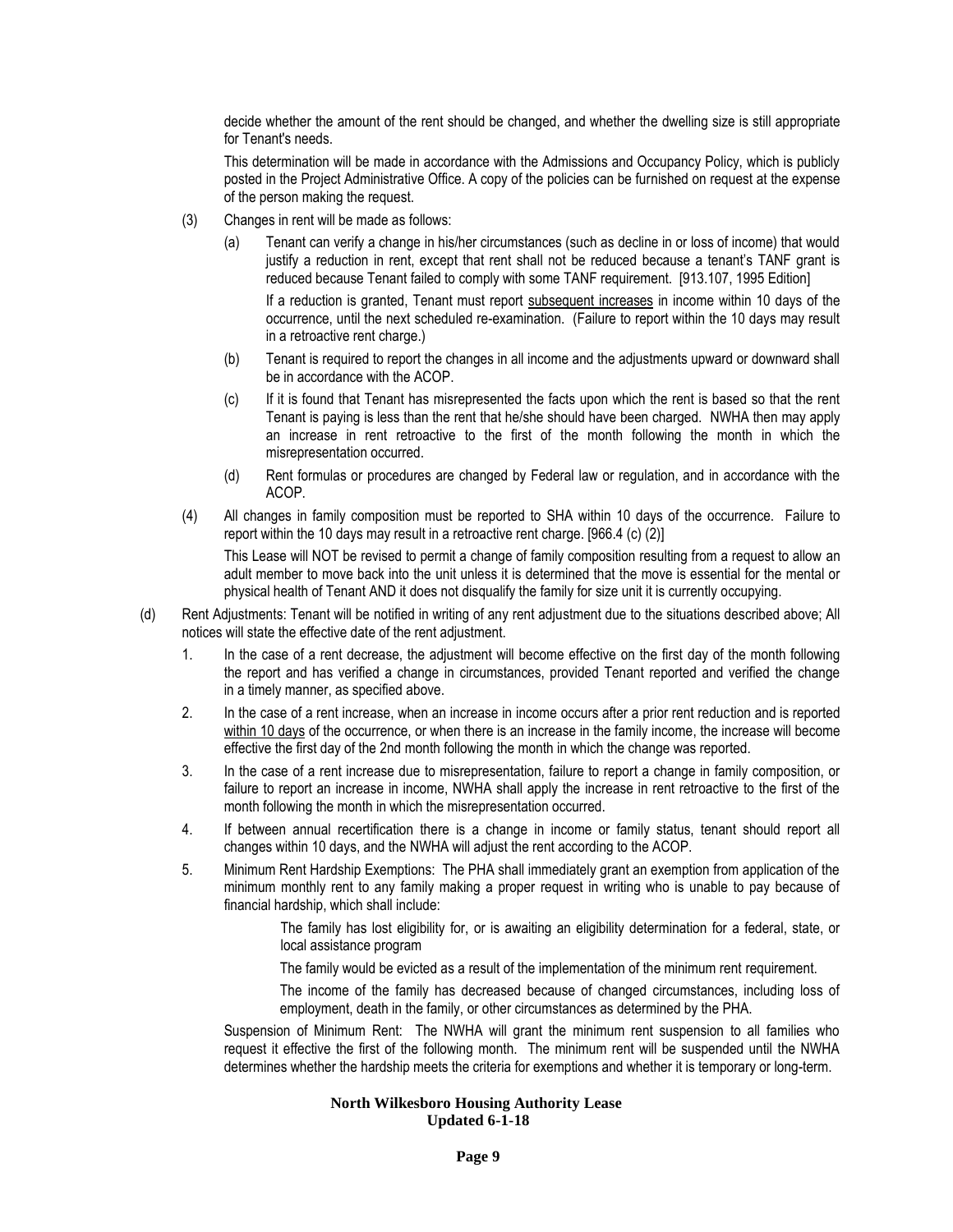"Temporary" means verified to last less than ninety (90) days. "Suspension" means that the NWHA must not use the minimum rent calculation until the NWHA has made a decision. During the minimum ent suspension period, the family will not be required to pay the minimum rent.

The NWHA may not evict the family for nonpayment of rent during the ninety (90) day period beginning the month following the family's request for a hardship exemption.

If the NWHA determines that there is no qualifying hardship, the PHA will reinstate the minimum rent, including payment for minimum rent from the time of suspension. The PHA will determine whether a repayment is feasible in accordance with the repayment policy.

Temporary Hardship Suspension: If the PHA determines that the hardship is temporary, the PHA must reinstate the minimum rent from the beginning of the suspension of the minimum rent. The PHA must offer the family a reasonable repayment agreement in accordance with its repayment policy, for the amount of back minimum rent owed by the family.

Long-Term Duration Hardship Exemption: If the PHA determines that there is an qualifying long-term financial hardship, the PHA must exempt the family from the minimum rent requirements for as long as the hardship continues. The exemption from minimum rent shall apply from the first day of the month following the family's request for exemption.

All exemption requests must be in writing and directed to the Housing Manager. The manager in turn will refer these requests to Resident Services to assist the family with establishing goals to obtain income in the form of benefits or employment. The Executive Director will make the final decision in regard to hardship exemptions.

## (e) Transfers [966.4 (c)(3)]

- 1. Tenant agrees that if NWHA determines that the size or design of the dwelling unit is no longer appropriate to Tenant's needs, NWHA shall send Tenant written notice. Tenant further agrees to accept a new lease for a different dwelling unit of the appropriate size or design.
- 2. NWHA may move a Tenant into another unit if it is determined necessary to rehabilitate or demolish Tenant's unit.
- 3. If a Tenant makes a written request for special unit features in support of a documented disability, NWHA shall modify Tenant's existing unit. If the cost and extent of the modifications needed are tantamount to those required for a fully accessible unit, NWHA may transfer Tenant to another unit with the features requested at NWHA's expense.
- 4. A tenant without disabilities that is housed in a unit with special features must transfer to a unit without such features should a Tenant with disabilities need the unit.
- 5. In the case of involuntary transfers, Tenant shall be required to move into the dwelling unit made available by NWHA. Tenant shall be given 7-days time in which to move following delivery of a transfer notice. If Tenant refuses to move, NWHA may terminate the Lease. [966.4 (c)(3)]
- 6. Involuntary transfers are subject to the Grievance Procedure, and no such transfers may be made until either the time to request a Grievance has expired or the procedure has been completed. [966.4 (c)(4)]
- 7. NWHA will consider any Tenant requests for transfers in accordance with the transfer priorities established in the Admissions and Occupancy Policies (ACOP).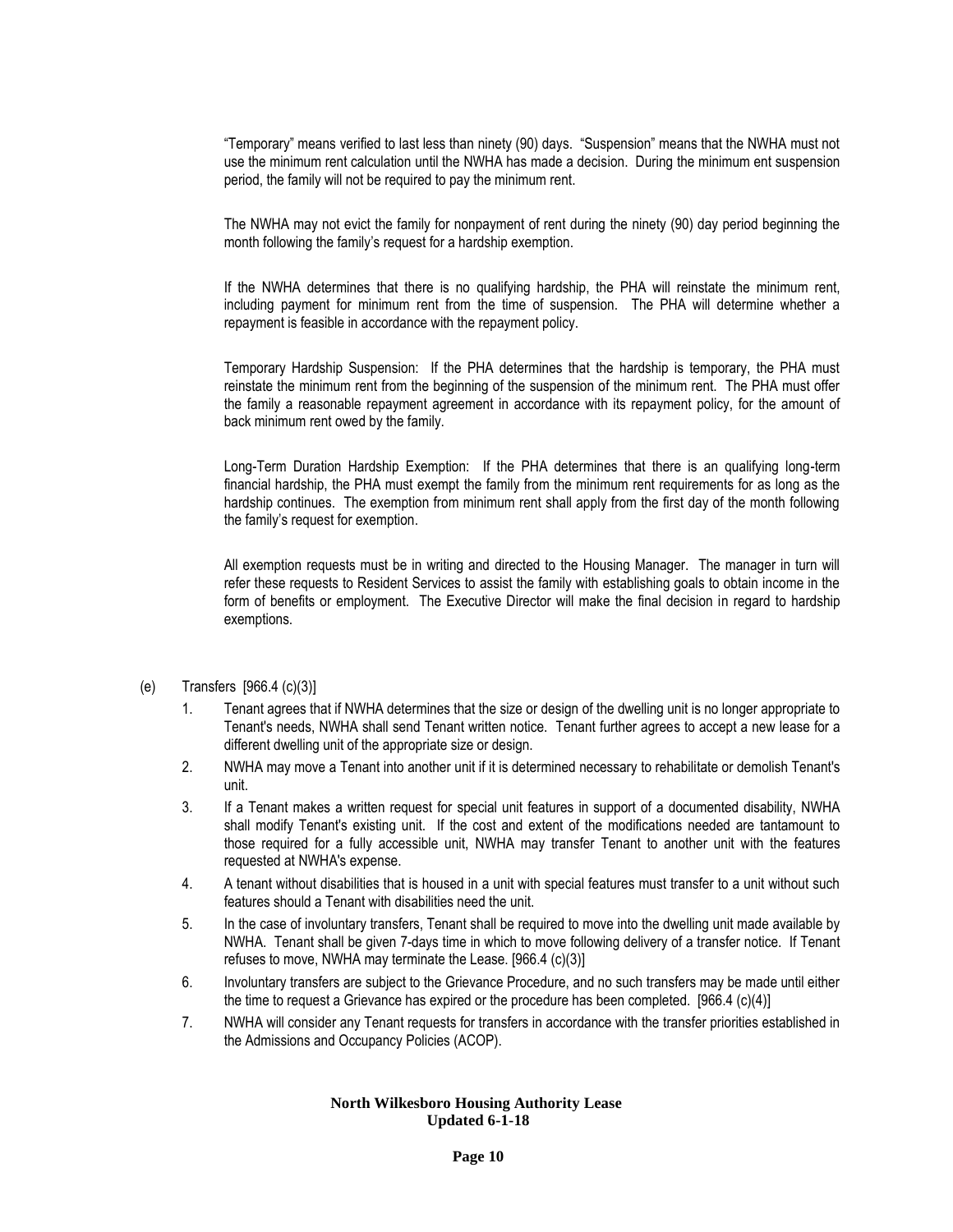**VIII. NWHA Obligations** [966.4 (e)]: SHA shall be obligated:

- (a) To maintain the dwelling unit and the project in decent, safe and sanitary condition;  $[966.4 (e)(1)]$
- (b) To comply with the requirements of applicable building codes, housing codes, and HUD regulations materially affecting health and safety; [966.4 (e)(2)]
- (c) To make necessary repairs to the dwelling unit; [966.4 (e)(3)]
- (d) To keep project building, facilities, and common areas, not otherwise assigned to Tenant for maintenance and upkeep, in a clean and safe condition; [966.4 (e)(4)]
- (e) To maintain in good and safe working order and condition electrical, plumbing, sanitary, heating, ventilating, and other facilities and appliances required to be supplied with SHA; [966.4 (e)(5)]
- (f) To provide and maintain appropriate receptacles and facilities (except container for the exclusive use of an individual tenant family) for the deposit of garbage, rubbish, and other waste removed from the premise by Tenant as required by this Lease; [966.4 (e)(6)]
- (g) To supply running water and reasonable amounts of hot water and reasonable amount of heat at appropriate times of the year according to local custom and usage; EXCEPT where the building that includes the dwelling unit is not required to be equipped for that purpose, or where heat or hot water is generated by an installation within the exclusive control of Tenant and supplied by a direct utility connection; [966.4 (e)(7)]
- (h) To notify Tenant of the specific grounds for any proposed adverse action by NWHA. (Such adverse action includes, but is not limited to: a proposed lease termination, transfer of Tenant to another unit, change in amount of rent, or imposition of charges for maintenance and repair, or for excess consumption of utilities.) When NWHA is required to afford Tenant the opportunity for a hearing under the NWHA grievance procedure for a grievance concerning a proposed adverse action:
	- 1. The Notice of the proposed adverse action shall inform Tenant of the right to request such hearing. In the case of lease termination, a notice of lease termination that complies with 966.4(l)(3) shall constitute adequate notice of proposed adverse action. For expedited actions, no formal grievance hearing is required.
	- 2. In the case of a proposed adverse action other than a proposed lease termination, NWHA shall not take the proposed action until time to request such a hearing has expired or (if hearing was timely requested) the grievance process has been completed. [966.4 (e)(8)]
- (i) To provide reasonable accommodations to disabled persons
- **IX. Tenant's Obligations:** Tenant shall be obligated:
	- (a) Not to assign the Lease, nor sublease the dwelling unit.  $[966.4(f)(1)]$
	- (b) 1. Not to give accommodation to boarders or lodgers; [966.4 f)(2)]
		- 2. Not to give accommodation to long term guests (in excess of 7 days per calendar year) without the advance written consent of NWHA.
		- 3. Not to allow loitering on or near the premises lease to the Tenant.
	- (c) To use the dwelling unit solely as a private dwelling for Tenant and Tenant's household as identified in PART I of the Lease, and not to use or permit its use for any other purpose. [966.4 (f)(3)]

This provision does not exclude the care of foster children or live-in care of a member of Tenant's family, provided the accommodation of such persons conforms to NWHA's occupancy standards, and so long as NWHA has granted prior written approval for the foster child(ren), foster adult, or live-in aide to reside in the unit. [966.4 (d)((3)(i)]

- (d) To abide by necessary and reasonable regulations promulgated by NWHA for the benefit and well-being of the housing development and Tenants. These regulations and house rules shall be posted in a conspicuous manner in the project office and incorporated by reference in this Lease. Violation of such regulations constitutes a violation of the Lease. [966.4 (f)(4)]
- (e) To comply with the requirements of applicable state and local building or housing codes, materially affecting health and/or safety of Tenant and household. [ 966.4(f)(5)]
- (f) To keep the dwelling unit and other such areas as may be assigned to Tenant for exclusive use in a clean and safe condition. [966.4(f)(6)] This includes keeping front and rear entrances and walkways for the exclusive use of Tenant, free from hazards and trash and keeping the yard free of debris and litter. Exceptions to this requirement may be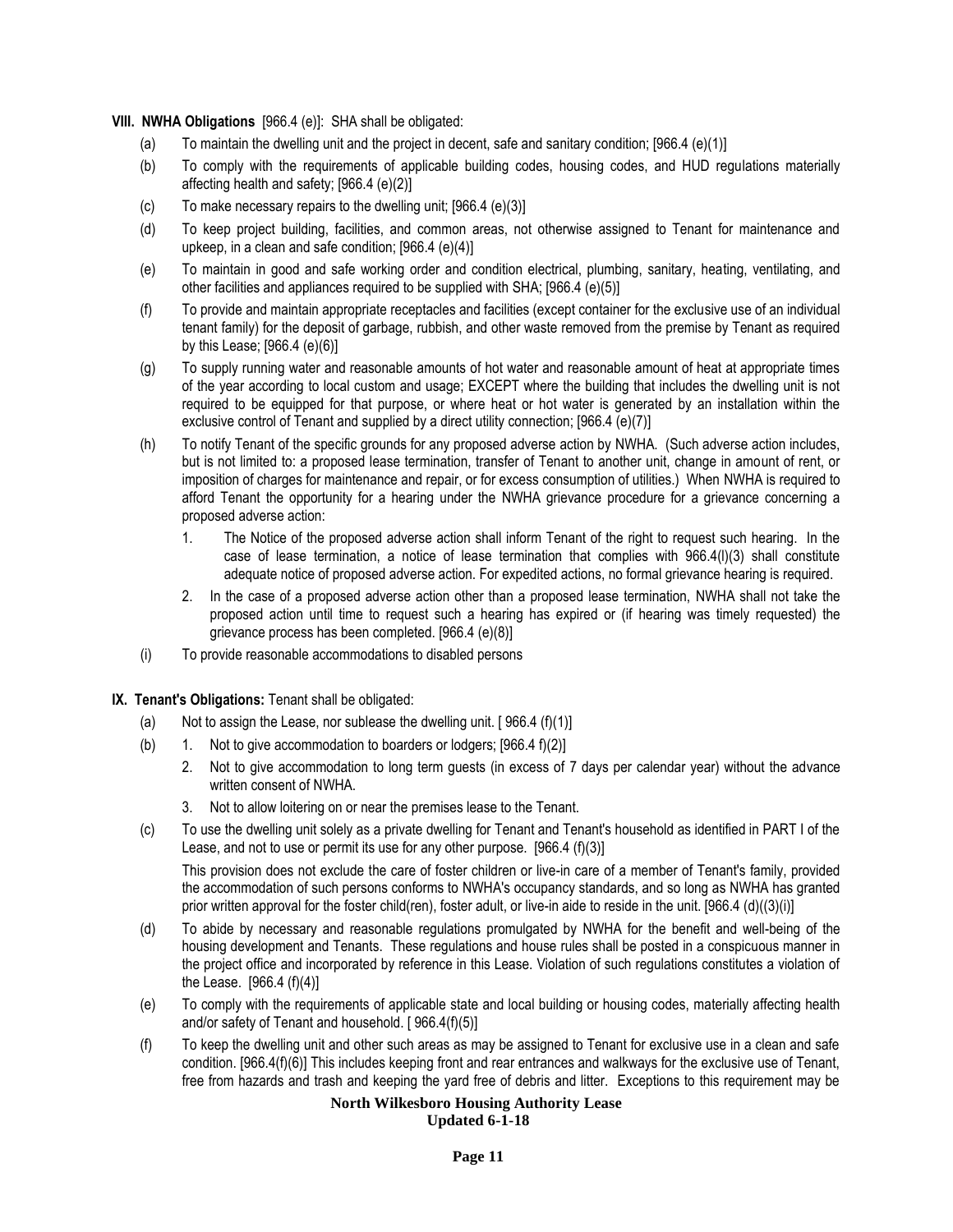made for Tenants who have no household members able to perform such tasks because of age or disability. [966.4  $(q)$ ]

- (g) To dispose of all garbage, rubbish, and other waste from the dwelling unit in a sanitary and safe manner only in containers approved or provided by NWHA. [§ 966.4(f)(7)] To refrain from, and cause members of Tenant's household or guest to refrain from, littering or leaving trash and debris in common areas.
- (h) To use only in reasonable manner all electrical, sanitary, heating, ventilating, air-conditioning, and other facilities and appurtenances. [966.4(f)(8)]
- (i) To refrain from, and to cause household and guests to refrain from destroying, defacing, damaging, parking on the grass or removing any part of dwelling unit or project. [966.4 (f)(9)]
- (j) To pay reasonable charges (other than for wear and tear) for the repair of damages to the dwelling unit, project buildings, facilities, or common areas caused by Tenant, household members or guests. [§ 966.4(f)(10)]
- (k) To act, and cause household members or guests to act in a manner that will:
	- 1. Not disturb other residents' peaceful enjoyment of their accommodations; and
	- 2. Be conducive to maintaining all NWHA projects in a decent, safe, and sanitary condition. [966.4 (f)(11)]
- (l) To assure that Tenant, any member of the household, a guest, or another person under Tenant's control, shall not engage in:
	- 1. Any criminal activity that threatens the health, safety, or right to peaceful enjoyment of NWHA's public housing premises by other residents or employees of NWHA, or;
	- 2. Any drug-related criminal activity on or off such premises. Any criminal activity in violation of the preceding sentence shall be cause for termination of tenancy, and for eviction from the unit. (For the purposes of this lease, the term drug-related criminal activity means the illegal possession, manufacture, sale, distribution, use or possession with intent to manufacture, sell, distribute, or use, of a controlled substance as defined in Section 102 of the Controlled Substances Act.) [966.4 (f)(12)]
- (m) To make no alterations or repairs or redecorations to the interior of the dwelling unit or to the equipment, nor to install additional equipment or major appliances without written consent of NWHA. To make no changes to locks or install new locks on interior or exterior doors without NWHA's written approval. To use no nails, tacks, screws, brackets, or fasteners on any part of the dwelling unit (a reasonable number of picture hangers excepted) without authorization by NWHA.
- (n) To give prompt prior notice to NWHA, in accordance with section VIII hereof, of Tenant's leaving dwelling unit unoccupied for any period exceeding 14 calendar days.
- (o) To act in a cooperative manner with neighbors and NWHA Staff. To refrain from and cause members of Tenant's household or guests to refrain from acting or speaking in an abusive or threatening manner toward neighbors and NWHA staff.
- (p) Not to display, use, or allow members of Tenant's household or guests to display, use any firearms, (operable or inoperable) or other illegal weapons as defined by the laws and courts of the State of North Carolina anywhere on the property of NWHA. This includes but is not limited to B.B guns and air powered rifles.
- (q) To take reasonable precautions to prevent fires and to refrain from storing or keeping flammable materials upon the premises.
- (r) To avoid obstructing sidewalks, areaways, galleries, or passages and to avoid using these for purposes other than going in and out of the dwelling unit.
- (s) To refrain from erecting or hanging radio, satellite dishes, or television antennas on or from any part of the dwelling unit without the written approval of NWHA.
- (t) To refrain from placing signs of any type in or about the dwelling except those allowed under applicable zoning ordinances and then only after having received written permission of NWHA.
- (u) To refrain from, and cause members of Tenant's household to refrain from keeping, maintaining, harboring, or boarding any animal of any nature in the dwelling unit except in accordance with the NWHA's pet policy, unless a verified disability warrants the possession of a service animal or companion animal.
- (v) To remove from NWHA property any vehicles without valid registration, license, and inspection stickers. To refrain from parking any vehicles in any right-of-way or fire-lane designated and marked by NWHA. Any inoperable or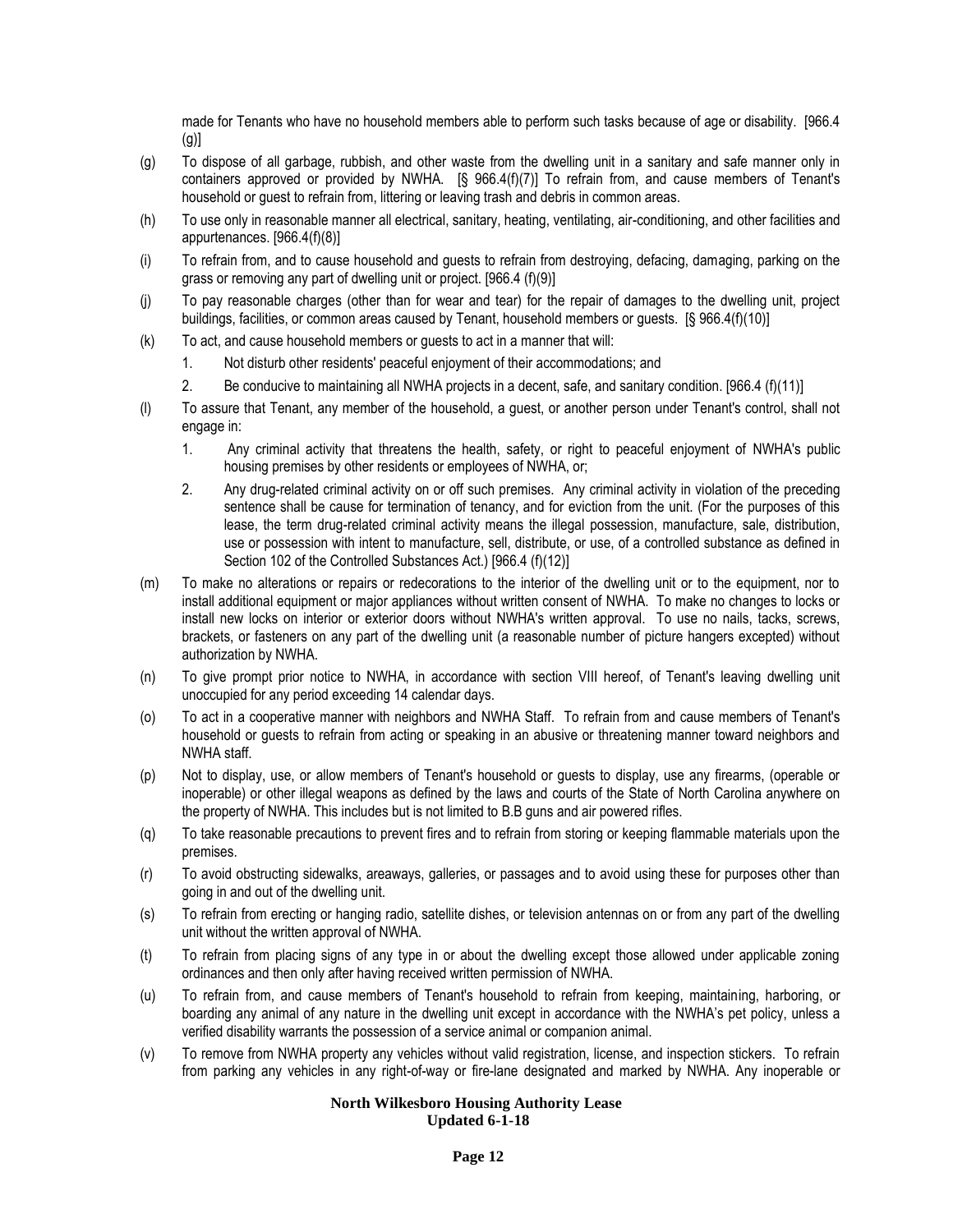unlicensed vehicle as described above will be removed from NWHA property at Tenant's expense. Automobile repairs are not permitted on the development site.

- (w) To remove any personal property left on NWHA property when Tenant leaves, abandons or surrenders the dwelling unit. Property left on the premises is subject to disposal or storage as required by the laws of the State of North Carolina. Costs for storage and disposal shall be assessed against the tenant.
- (x) To use reasonable care to keep his dwelling unit in such condition as to ensure proper health and sanitation standards for Tenant, household members and neighbors. **TENANT SHALL NOTIFY THE AUTHORITY PROMPTLY OF KNOWN NEED FOR REPAIRS TO HIS DWELLING UNIT**, and of known unsafe or unsanitary conditions in the dwelling unit or in common areas and grounds of the Project. Tenant's failure to report the need for repairs in a timely manner shall be considered to contribute to any damage that occurs.
- (y) 1. Not to commit any fraud in connection with any Federal housing assistance program, and
	- 2. Not to receive assistance for occupancy of any other unit assisted under any Federal housing assistance program during the term of the lease.
- (z) To pay promptly any utility bills for utilities supplied to Tenant by a direct connection to the utility company, and to avoid disconnection of utility service for such utilities.
- (aa) For each adult in the Tenant household to perform at least 8 hours per month of qualifying community service (as specified by the NWHA ACOP) unless the requirement is waived due to age, disability, or the fact that an adult is excused from this requirement because he/she is working, attending an educational institution, or participating in some other qualified training program or receiving SNAP and in compliance with the State's requirements.
- (bb) Not to invite, allow, or create a situation that would cause any person or persons who have been banned from NWHA property to be present on the NWHA property, or in the dwelling unit. An up-to-date banned list is maintained at the NWHA's office.
- (cc) To keep the premises and other such areas as may be assigned to the Tenant for exclusive use in a clean and safe condition. To use reasonable care to keep the premises clean and in such a condition as to prevent health, pest and sanitation problems from arising, to maintain the yard in the front, rear and/or sides of the premises in a neat and orderly fashion and free of trash; provided, however that Tenants who are unable to maintain their yards because of age or disability are exempt from such duties. Tenant shall notify the NWHA of the need to be exempt from yard maintenance. Tenant shall notify NWHA of known unsafe conditions within the premises, common areas, and grounds of the development that may lead to damage or injury.
- (dd) Tenant shall do nothing that may block the access or egress of the unit.
- (ee) Tenant shall install all dryers properly and NWHA shall retain the right to inspect for proper installation.
- (ff) To refrain from consumption of alcoholic beverages in common areas which includes sidewalks, parking lots, playgrounds, parks, yards, or common spaces. Common areas means and refers to those portions of the housing development that are not leased for the exclusive use and occupancy of a tenant and his or her family. Alcoholic beverages may be consumed in the apartment.
- (gg) This lease may be terminated for repeated late payment, which shall be defined as the initiation of legal action by the landlord for failure to pay the amount of rent or other charges due by the  $7<sup>th</sup>$  day of the month. Four such legal actions within a twelve-month period shall be grounds for termination of this lease. For the purpose of this section, the Landlord shall not be deemed to have waived any rights or remedies by acceptance of late payments and/or dismissal of legal actions.

**X. Defects Hazardous to Life, Health or Safety:** In the event that the dwelling unit is damaged to the extent that conditions are created that are hazardous to the life, health, or safety of the occupants: [966.4 (h)]

NWHA Responsibilities:

- (a) NWHA shall be responsible for repair of the unit within a reasonable period of time after receiving notice from Tenant, provided, if the damage was caused by Tenant, household members, or guests, the reasonable cost of the repairs shall be charged to Tenant. [966.4 (h)(2)]
- (b) NWHA shall offer Tenant a replacement dwelling unit, if available, if necessary repairs cannot be made within a reasonable time. NWHA is not required to offer Tenant a replacement unit if Tenant, household members, or guests caused the hazardous condition. [966.4 (h)(3)]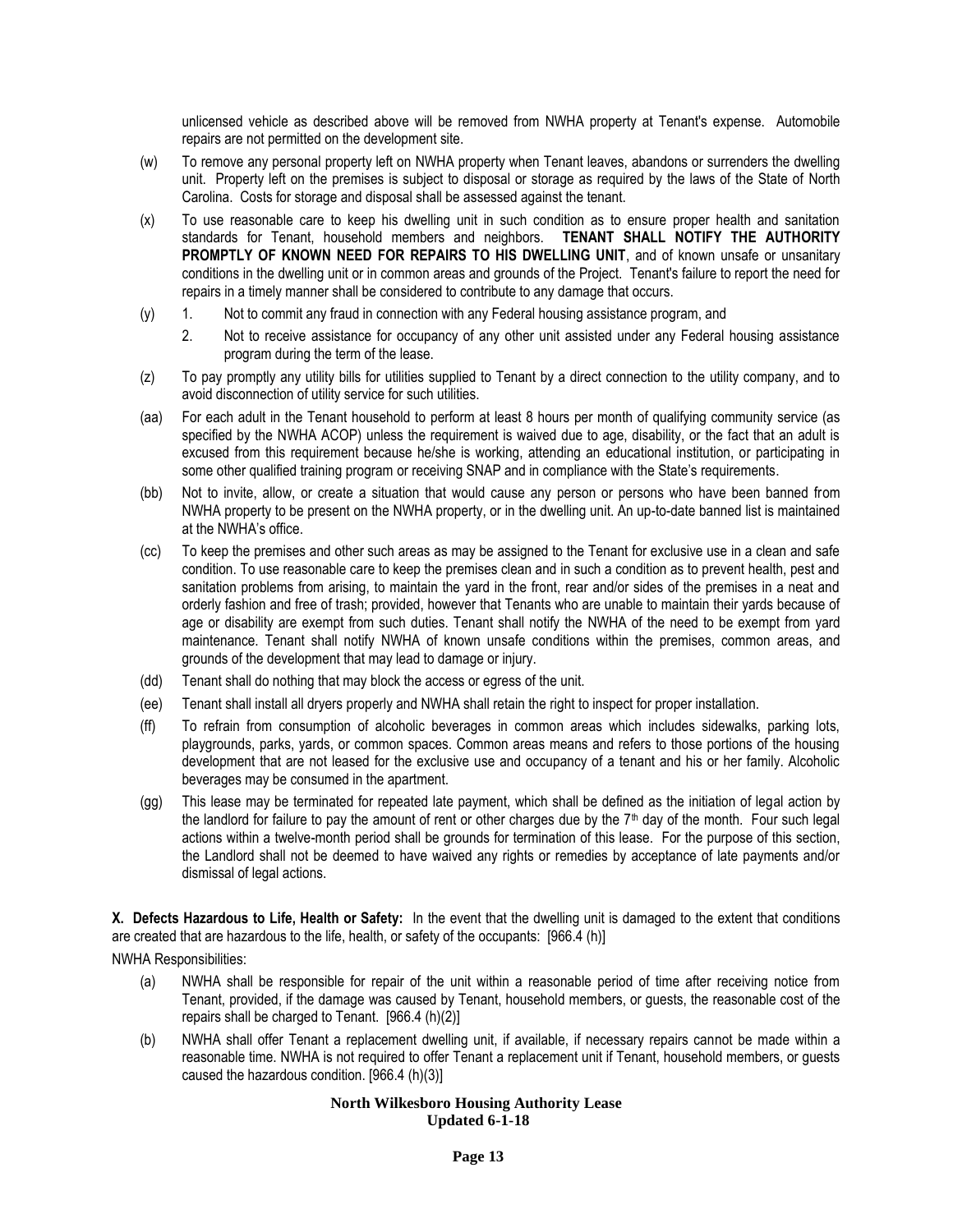- (c) Tenant shall accept any replacement unit offered by NWHA.
- (d) In the event NWHA, as described above cannot make repairs, and alternative accommodations are unavailable, then rent shall abate in proportion to the seriousness of the damage and loss in value as a dwelling. No abatement of rent shall occur if Tenant rejects alternative accommodations or if Tenant, household members, or guests caused the damage. [966.4 (h)(4)]
- (e) If NWHA determines that the dwelling unit is un-tenantable because of imminent danger to the life, health, and safety of Tenant, and Tenant refuses alternative accommodations, this Lease shall be terminated, and any rent paid will be refunded to Tenant.

Tenant Responsibilities:

- (a) Tenant shall immediately notify the NWHA of the damage and intent to abate rent, when the damage is or becomes sufficiently severe that Tenant believes he/she is justified in abating rent. [966.4 (h)(1)]
- (b) Tenant agrees to continue to pay full rent, less the abated portion agreed upon by NWHA, during the time in which the defect remains uncorrected.

## **XI. Move-in and Move-out Inspections**

- (a) Move-in Inspection: NWHA and Tenant or representative shall inspect the dwelling unit prior to occupancy by Tenant. NWHA will give Tenant a written statement of the condition of the dwelling unit, both inside and outside, and note any equipment provided with the unit. The statement shall be signed by NWHA and Tenant and a copy of the statement retained in Tenant's folder. [966.4 (i)] NWHA will correct any deficiencies noted on the inspection report or reported within 7 days of the move-in inspection, at no charge to Tenant.
- (b) Move-out Inspection -- NWHA will inspect the unit at the time Tenant vacates and give Tenant a written statement of the charges, if any, for which Tenant is responsible. Tenant and/or representative may join in such inspection, unless Tenant vacates without notice to NWHA. [966.4 (i)]

## **XII. Entry of Premises During Tenancy**

- (a) Tenant Responsibilities--
	- 1. Tenant agrees that the duly authorized agent, employee, or contractor of NWHA will be permitted to enter Tenant's dwelling during the normal working hours of NWHA for the purpose of performing routine maintenance, making improvements or repairs, inspecting the unit, or showing the unit for releasing. [966.4  $(i)(1)$ ]
	- 2. When Tenant calls to request maintenance on the unit, NWHA shall provide such maintenance. If Tenant is absent from the dwelling unit when NWHA comes to perform maintenance, Tenant's request for maintenance shall constitute permission to enter.
- (b) NWHA's Responsibilities--
	- 1. NWHA shall give Tenant at least 48 hours written notice that NWHA intends to enter the unit. NWHA may enter only at reasonable times. [966.4 (j)(1)]
	- 2. NWHA may enter Tenant's dwelling unit at any time without advance notification when there is reasonable cause to believe that an emergency exists. [966.4 (j)(2)]
	- 3. If Tenant and all adult members of the household are absent from the dwelling unit at the time of entry, NWHA shall leave in the dwelling unit a written statement specifying the date, time and purpose of entry prior to leaving the dwelling unit.  $[966.4 (i)(3)]$

#### **XIII. Notice Procedures**

- (a) Tenant Responsibility-- Any notice to NWHA must be in writing, delivered to the Administrative Office at 101 Hickory Street or sent by prepaid first-class mail, properly addressed. [966.4 (k)(1)(ii)]
- (b) NWHA Responsibility -- Notice to Tenant must be in writing, delivered to Tenant or to any adult member of the household residing in the dwelling unit, or sent by first-class mail addressed to Tenant. [966.4 (k)(1)(i)]
- (c) Unopened, cancelled, first class mail returned by the Post Office shall be sufficient evidence that notice was given.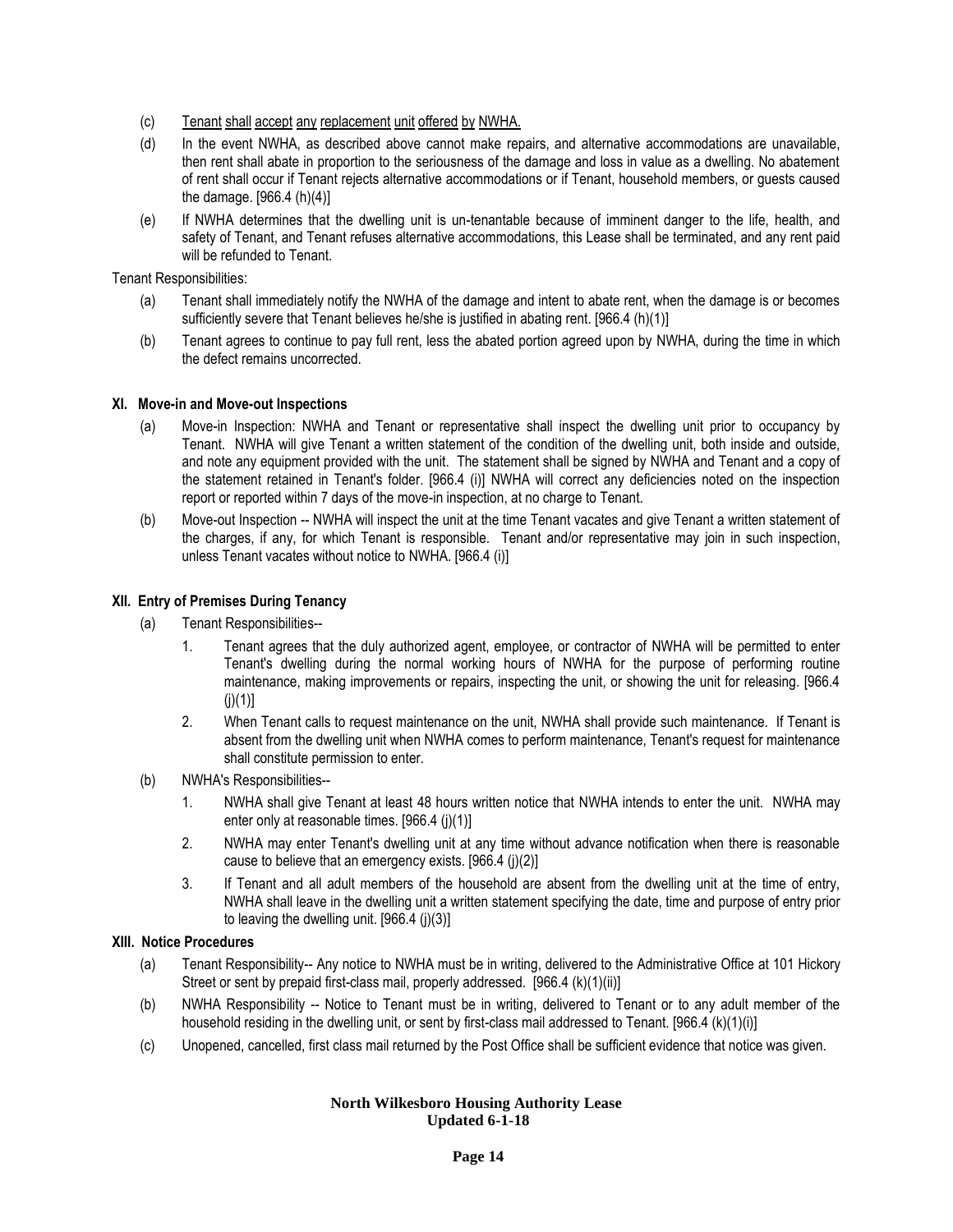- (d) Return receipt for Registered or certified mail shall be sufficient evidence that notice was given, whether signed or unsigned.
- (e) If Tenant is disabled and request reasonable accommodation on the notice, the notices will be in an accessible format. [966.4 (k)(2)]
- **XIV. Termination of the Lease:** In terminating the Lease, the following procedures shall be followed by NWHA and Tenant:
	- (a) This Lease may be terminated only for serious or repeated violations of material terms of the Lease, such as failure to make payments due under the lease or to fulfill Tenant obligations set forth in Section IX above, or for other good cause. [966.4 (l)(2)]

Such serious or repeated violation of terms **shall include but not be limited to**:

- 1. The failure to pay rent or other payments when due; [966.4 (l)(2)]
- 2. Repeated late payment, which shall be defined as the initiation of legal action by the Landlord for failure to pay the amount of rent or other changes due by the 7<sup>th</sup> day of the month. Four such legal actions within a twelve-month period shall be grounds for termination of the lease. For purpose of this section, the Landlord shall not be deemed to have waived any rights or remedies by acceptance of late payments and/or dismissal of legal actions.
- 3. Failure to pay utility bills when Tenant is responsible for paying such bills directly to the supplier of utilities; [966.4 (l)(2)]
- 4. Misrepresentation of family income, assets, or composition; [966.4 (c)(2)]
- 5. Failure to supply, in a timely fashion, any certification, release, information, or documentation on Family income or composition needed to process annual reexaminations or interim redeterminations. [966.4 (c)(2)]
- 6. Serious or repeated damage to the dwelling unit, creation of physical hazards in the unit, common areas, grounds, or parking areas of any project site; [966.4 (l)(2)]
- 7. Criminal activity by Tenant, household member, guest, or other person under Tenant's control, including criminal activity that threatens the health, safety or right to peaceful enjoyment of NWHA's public housing premises by other residents, or any drug-related criminal activity. [966.4 (l)(2)]
- 8. Weapons or illegal drugs seized in a NWHA unit by a law enforcement officer; [966.4 (l)(2)]
- 9. Any fire on NWHA premises caused by carelessness or unattended cooking. [966.4 (l)(2)]
- 10. Fail to act, and cause household members or guests to act in a manner that will not disturb other residents' peaceful enjoyment of their accommodations; and/or be conducive to maintaining all NWHA projects in a decent, safe, and sanitary condition
- 11. Any violation of the terms of the lease.
- (b) NWHA shall give written notice of the proposed termination of the Lease of:
	- 1. 14 days in the case of failure to pay rent;
	- 2. 3 days for threat to the life, health, or safety and for any expedited actions, including but not limited to drugs or violence offenses);
	- 3. A reasonable time, but not to exceed thirty days, considering the seriousness of the situation (but not to exceed 30 days) when the health or safety of other tenants or NWHA staff is threatened;
	- 4. 30 days in any other case. [966.4 (l)(3)(i)(A), (B) & (C)]
- (c) The notice of termination:
	- 1. The notice of termination to Tenant shall state specific reasons for the termination, shall inform Tenant of his/her right to make such reply as he/she may wish, and Tenant's right to examine NWHA documents directly relevant to the termination or eviction. [966.4 (l)(3)(ii)]
	- 2. When NWHA is required to offer Tenant the opportunity for a grievance hearing, the notice shall also inform Tenant of the right to request such a hearing in accordance with NWHA's grievance procedures. [966.4  $(l)(3)(ii)$ ]
	- 3. Any notice to vacate (or quit) that is required by State or local law may be combined with, or run concurrently with the notice of lease termination under this section. [966.4 (I)(3)(iii)] The Notice to Vacate must be in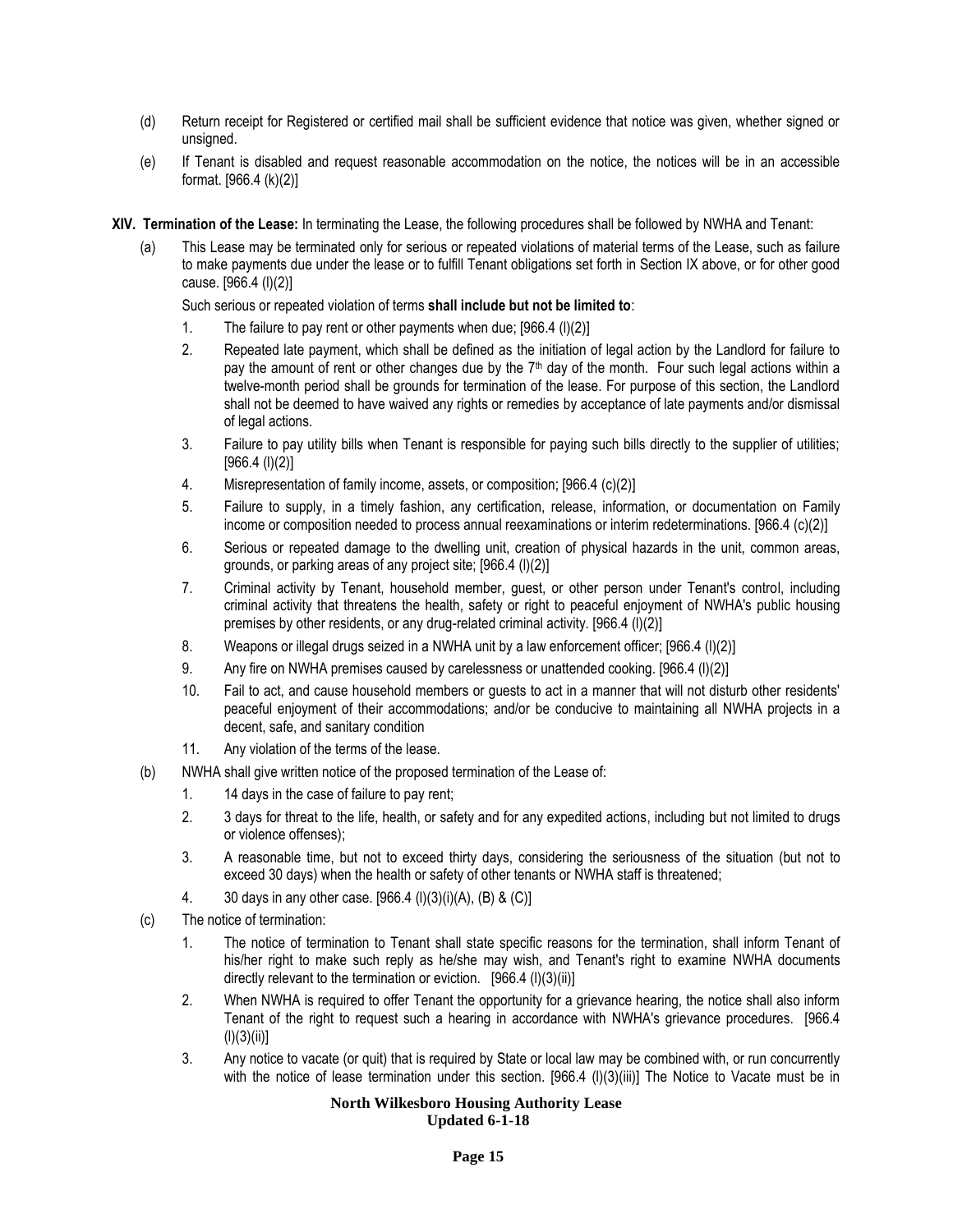writing, and specify that if Tenant fails to quit the premises within the applicable statutory period, appropriate action will be brought against Tenant, and Tenant may be required to pay the costs of court and attorney's fees.

- 4. When NWHA is required to offer Tenant the opportunity for a grievance hearing concerning the lease termination under NWHA's grievance procedure, the tenancy shall not terminate (even if any Notice to Vacate under State of local law has expired) until the period to request a hearing has expired, or (if a hearing is requested) the grievance process has been completed.  $[966.4 (i)(3)(iv)]$
- 5. When NWHA is not required to offer Tenant the opportunity for a hearing under the grievance procedure and NWHA has decided to exclude such grievance for NWHA grievance procedure, the notice of lease termination shall (a) state that Tenant is not entitled to a grievance hearing on the termination; (b) specify the judicial eviction procedure to be used by NWHA for eviction and state that HUD has determined that this eviction procedure provides the opportunity for a hearing in a court that contains the basic elements of due process as defined in HUD regulations; and (c) state whether the eviction is for a criminal activity that threatens health or safety of residents or staff or for drug-related criminal activity. [966.4 (l)(3)(v)]
- 6. NWHA may evict Tenant from the unit only by bringing a court action. [966.4 (l)(4)]
- (d) Tenant may terminate this Lease at any time by giving fourteen days written notice as described in Section XIII, above.
- (e) In deciding to evict for criminal activity, NWHA shall have discretion to consider (or not to consider) all of the circumstances of the case, including the seriousness of the offense, the extent of participation by or awareness of family members, and the effects that the eviction would have both on family members not involved in the proscribed activity and on the family's neighbors. In appropriate cases, NWHA may permit continued occupancy by remaining family members and may impose a condition that family members who engaged in the proscribed activity will neither reside in nor visit the unit. NWHA may require a family member who has engaged in the illegal use of drugs to present credible evidence of successful completion of a treatment program as a condition to being allowed to reside in the unit. [966.4 (l)(5)]
- (f) When NWHA evicts a Tenant from a dwelling unit for criminal activity NWHA shall notify the local post office serving that dwelling unit that such individual or family is no longer residing in the unit so the post office will stop mail delivery for such persons and they will have no reason to return to the unit. [966.4 (I)(5)(ii))]
- (g) Victims of domestic violence that are protected and in compliance with all other terms of the lease and VAWA requirements shall not be considered in violation of the terms of the lease for actions as stated in the Violence Against Women's Act (VAWA). Nothing in the lease shall prevent the NWHA from bifurcating the lease to terminate assistance to remove a lawful occupant or tenant who engages in criminal acts of violence to family members or others without terminating assistance/evicting victimized lawful occupants.

**XVI. Grievance Procedure:** The lease provides that all disputes concerning the obligations of the tenant or the NWHA must, except as provided in the regulations, be resolved in accordance with the NWHA grievance procedures. The grievance procedures comply with the regulations and is incorporated in the lease through the ACOP. The selection of the hearing officer will be through the appointing process delegated to the Executive Director.

The NWHA shall have a hearing officer and which shall mean an impartial person or persons selected by the NWHA, other than the person who made or approved the decision under review, or subordinate of that person. Such individual or individuals do not need legal training.

Such persons may include one person who is a person selected by the Executive Director from a slate of qualified individuals and may be an impartial person with Housing Authority experience or person from the community.

The NWHA will check with each nominee to determine whether there is interest in serving as a hearing officer, whether the individual feels fully capable of impartiality, whether the individual can serve without compensation, and what limitations on the individual's time would affect such service.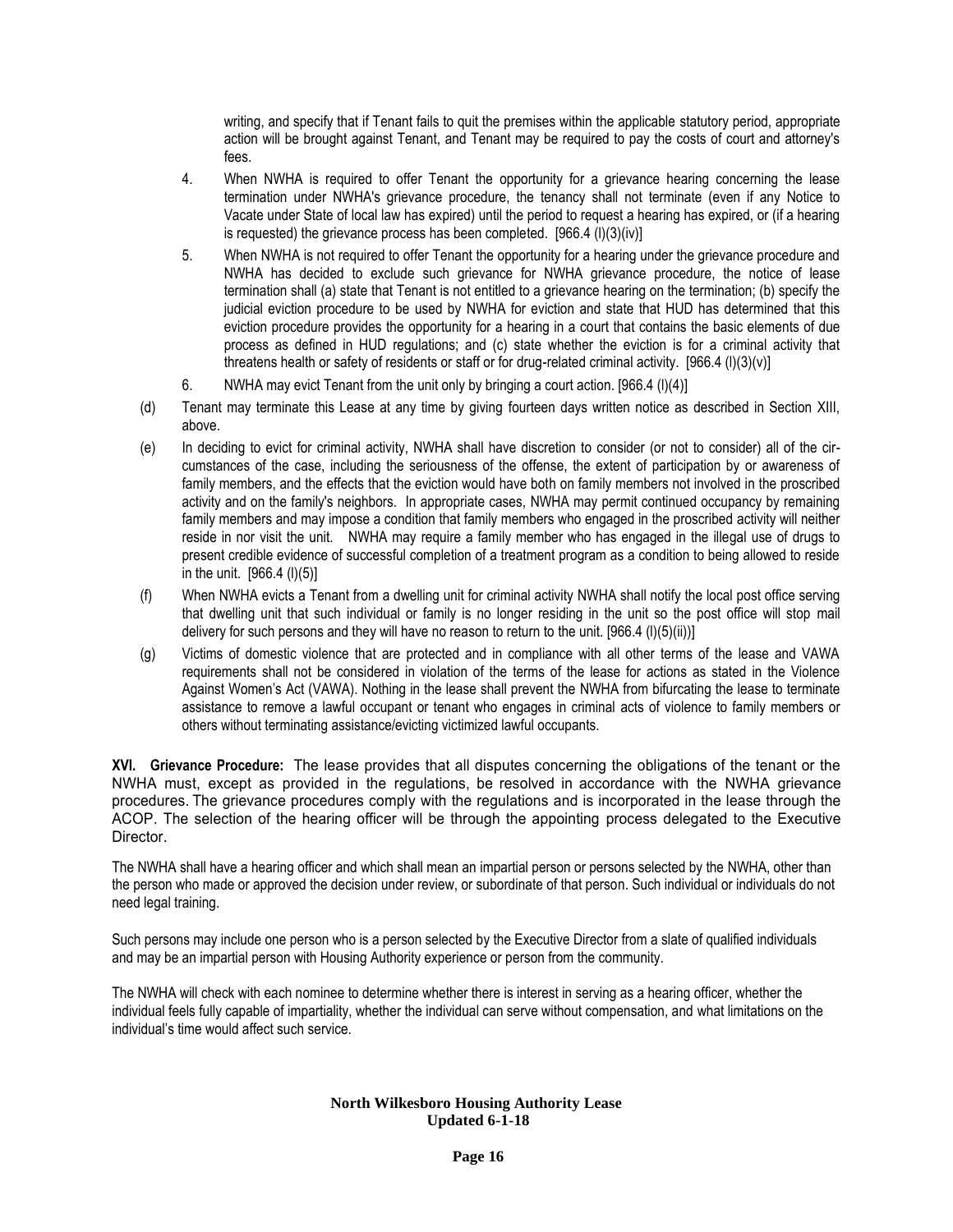.**XVI. Waiver:** No delay or failure by NWHA in exercising any right under this lease agreement, and no partial or single exercise of any such right shall constitute a waiver (post or prospective) of that or any other right, unless otherwise expressly provided herein.

**XVII. Housekeeping Standards:** In an effort to improve the livability and conditions of the apartments owned and managed by NWHA, uniform standards for resident housekeeping have been developed for all tenant families.

- (a) NWHA Responsibility: The standards that follow will be applied fairly and uniformly to all Tenants. NWHA will inspect each unit at least annually, to determine compliance with the standards. Upon completion of an inspection NWHA will notify Tenant in writing if he/she fails to comply with the standards. NWHA will advise Tenant of the specific correction(s) required establishing compliance. Compliance will be in accordance to the ACOP.
- (b) Tenant responsibility: Tenant is required to abide by the standards set forth below. **Failure to abide by the Housekeeping Standards that results in the creation or maintenance of a threat to health or safety is a violation of the lease terms and can result in eviction.**
- (c) Housekeeping Standards: Inside the Apartment

General--

- (1) Walls: should be clean, free of dirt, grease, holes, cobwebs, and fingerprints.
- (2) Floors: should be clean, clear, dry and free of hazards.
- (3) Ceilings: should be clean and free of cobwebs.
- (4) Windows: should be clean and not nailed shut. Shades or blinds should be intact.
- (5) Woodwork: should be clean, free of dust, gouges, or scratches.
- (6) Doors: should be clean, free of grease and fingerprints. Doorstops should be present. Locks should work.
- (7) Heating units: should be dusted and access uncluttered.
- (8) Trash: shall be disposed of properly and not left in the unit.
- (9) Entire unit should be free of rodent or insect infestation.

Kitchen--

- (1) Stove: should be clean and free of food and grease.
- (2) Refrigerator: should be clean. Freezer door should close properly.
- (3) Cabinets: should be clean and neat. Cabinet surfaces and countertop should be free of grease and spilled food. Cabinets should not be overloaded. Storage under the sink should be limited to small or lightweight items to permit access for repairs. Heavy pots and pans should not be stored under the sink.
- (4) Exhaust Fan: should be free of grease and dust (including the filter).
- (5) Sink: should be clean, free of grease and garbage. Dirty dishes should be washed and put away in a timely manner.
- (6) Food storage areas: should be neat and clean without spilled food.
- (7) Trash/garbage: should be stored in a covered container until removed to the disposal area.

Bathroom--

- (1) Toilet and tank: should be clean and odor free.
- (2) Tub and shower: should be clean and free of excessive mildew and mold. Where applicable, shower curtains should be in place, and of adequate length.
- (3) Lavatory: should be clean
- (4) Exhaust fans: should be free of dust.
- (5) Floor should be clean and dry.

Storage Areas--

(1) Linen closet: should be neat and clean.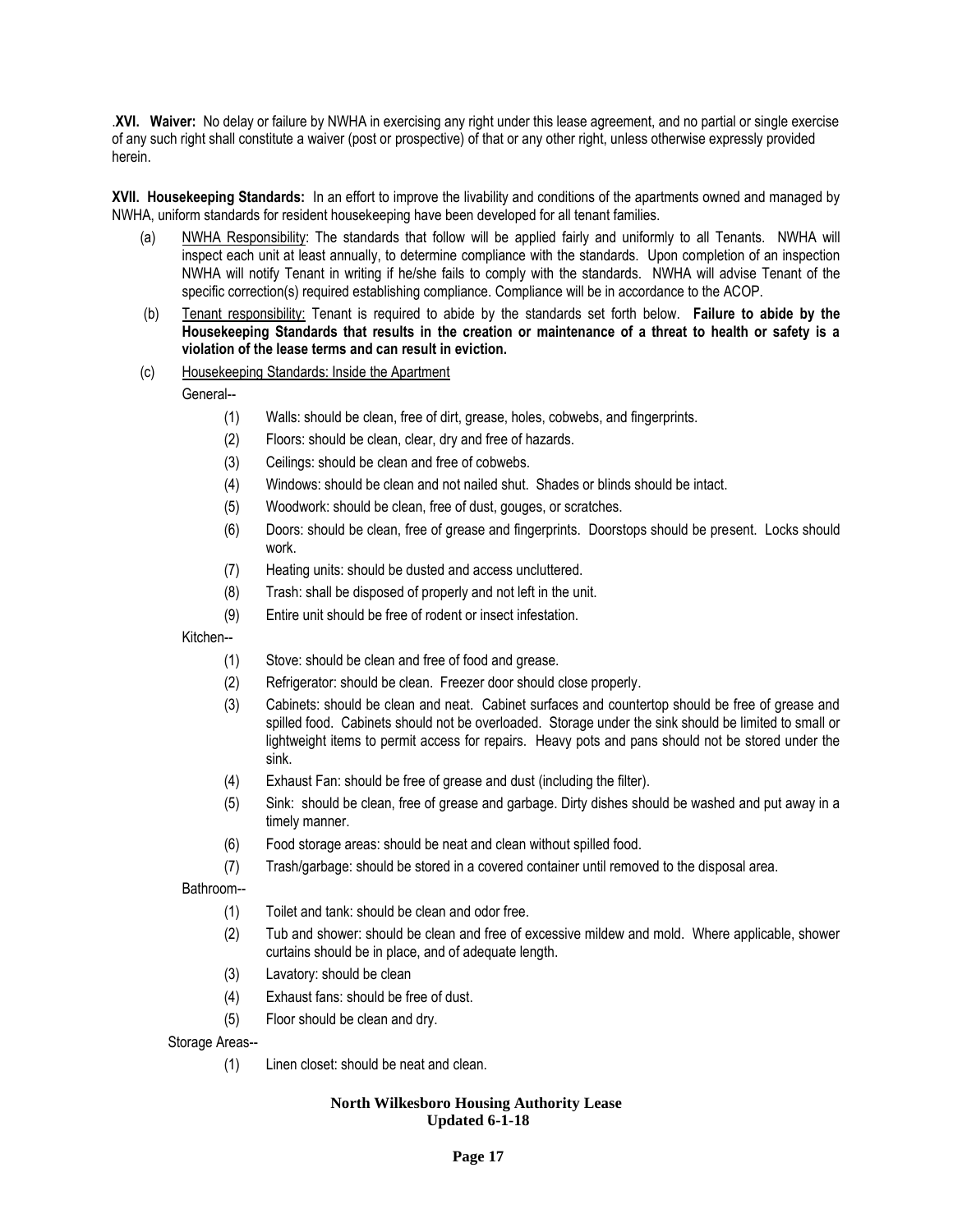- (2) Other closets: should be neat and clean. No highly flammable materials should be stored in the unit.
- (3) Other storage areas: should be clean, neat and free of hazards.
- (4) Hot water heater closet should not have items stored next to or close to the hot water heater.

## (d) Housekeeping Standards: Outside the Apartment

The following standards apply to family when the area noted is for the exclusive use of Tenant:

- (1) Yards: should be free of debris, trash, and abandoned cars. Exterior walls should be free of graffiti.
- (2) Porches (front and rear): should be clean and free of hazards. Any items stored on the porch shall not impede access to the unit. Only furniture labeled for outdoor use should be outside.
- (3) Steps (front and rear): should be clean, and free of hazards.
- (4) Sidewalks: should be clean and free of hazards.
- (5) Storm doors: should be clean, with glass or screens intact.
- (6) Parking lot: should be free of abandoned cars. There should be no car repairs in the lots.
- (7) Hallways: should be clean and free of hazards.
- (8) Stairways should be clean and uncluttered
- (9) Utility room: should be free of debris, motor vehicle parts, and flammable materials.
- (10) Maintain the yard in accordance with the terms of the lease.
- (11) Laundry areas should be clean and neat. Remove lint from dryers after each use.

**XVIII. Abandonment of Premises** Tenant acknowledges and agrees that this Lease and the tenancy on abandonment of premises are hereby established and subject to the requirements of the Statutes of North Carolina sets forth the statutory procedure whereby the NWHA may seek to declare that the premises has been abandoned by the Tenant. The Landlord may post a notice of presumed abandonment both inside the rental unit and outside the rental unit. This notice must state that the landlord considers the rental unit to be abandoned and the tenant has ten (10) days to prove otherwise.

## **XIX. Smoke Free Policy and Applicability**

- 1. Smoking is not to be permitted in individual units or the common spaces or on the property of North Wilkesboro Housing Authority community or facility of any type after the effective date of the Policy, unless otherwise specified. "Smoke" or "smoking" includes lit and inhaled tobacco, electronic cigarettes, K-2/spice, and marijuana, in any form including cigarettes, cigars, pipes, vapes, and hookahs. In addition, "use of tobacco products", also includes snuff/chew.
- 2. "Individual units" are defined as the interior and exterior spaces tied to a particular multi-family or single family dwelling unit. This includes, but is not limited to, bedrooms, hallways, kitchens, bathrooms, patios, balconies, and unit entryway areas.
- 3. "Common spaces" are defined as areas within the building interior that are open to the public, including but not limited to entryways, patios or balconies, lobbies, hallways, management offices, public restrooms, housing development centers, stairwells or grounds of the Housing Authority, and any other area of the building that is accessible to employees, residents and guests or any other person.
- 4. Promotion of Smoke-Free Housing Policy: Tenant shall inform his or her guest of the Smoke-Free Areas. Tenant shall promptly notify NWHA in writing of any incident where tobacco smoke is migrating into Tenant's unit from sources outside of Tenant's -Unit.
- 5. NWHA Is Not A Guarantor of Smoke-Free Environment: Resident acknowledges that NWHA adoption of Smoke-Free Areas, does not make the NWHA the guarantor of the Resident's health or of the smoke-free condition of the areas above. However, NWHA shall take reasonable steps to enforce this addendum. NWHA shall not be required to take steps in response to smoking unless PHA has actual knowledge or has been provided written notice.

Other Tenants Are Third Party Beneficiaries of this Addendum: NWHA and Resident agree that the other Tenants of the property are the third party beneficiaries of this policy. A Tenant may sue another Tenant to enforce this policy but does not have the right to evict another Tenant. Any lawsuit between Tenants regarding this policy shall not create a presumption that the NWHA has breached this policy.